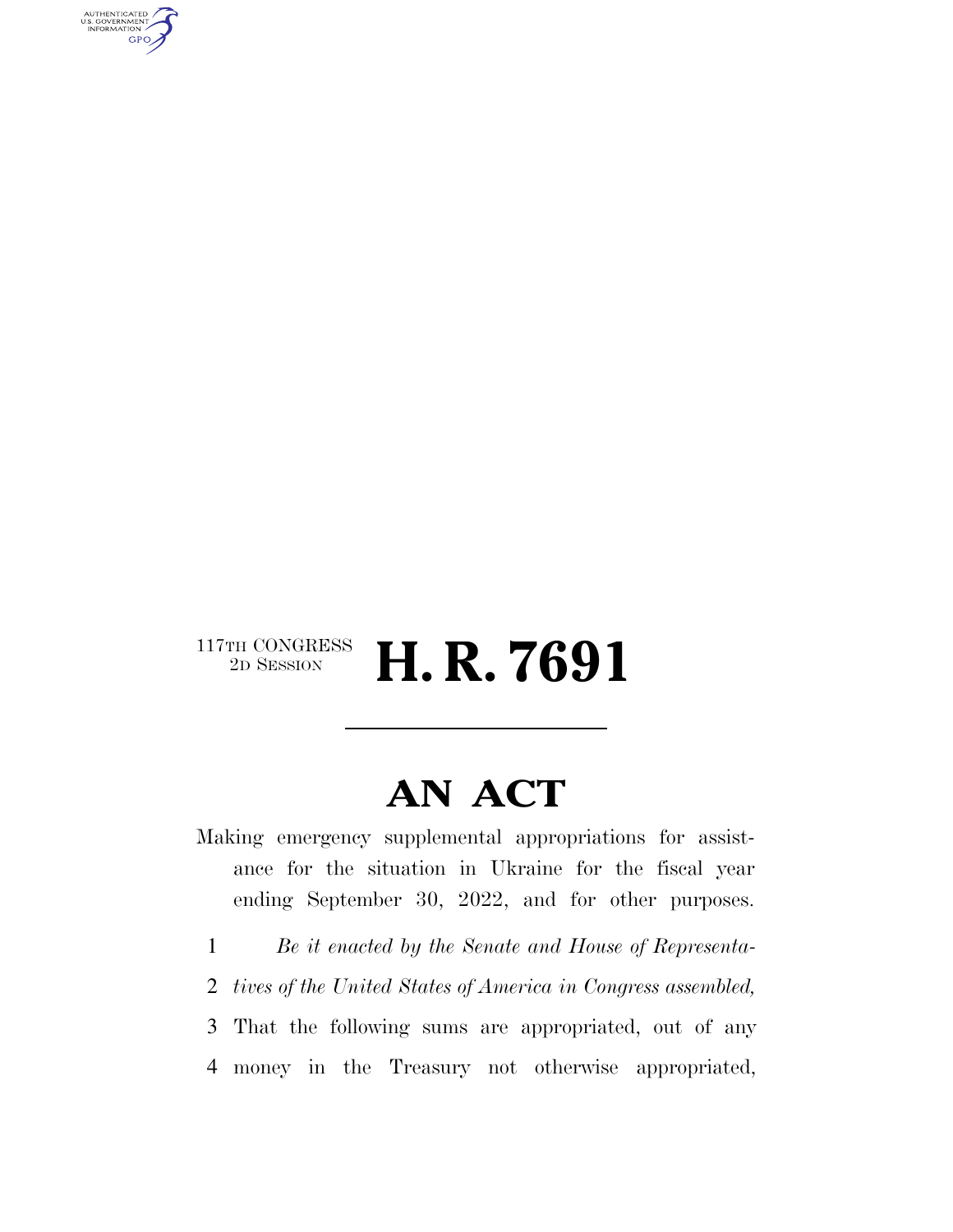for the fiscal year ending September 30, 2022, and for other purposes, namely:

 TITLE I DEPARTMENT OF JUSTICE GENERAL ADMINISTRATION SALARIES AND EXPENSES (INCLUDING TRANSFER OF FUNDS)

 For an additional amount for ''Salaries and Ex- penses'', \$67,000,000, to remain available until expended, for expenses authorized by section 524(c) of title 28, United States Code, to respond to the situation in Ukraine and for related expenses: *Provided*, That amounts pro- vided under this heading in this Act may not be used to increase the number of permanent positions: *Provided fur- ther*, That amounts provided under this heading in this Act may be transferred to, and merged with, other appro- priation accounts of the Department of Justice, to respond to the situation in Ukraine and for related expenses: *Pro- vided further*, That amounts provided under this heading in this Act may be used to investigate, seize, detain, for- feit, inventory, safeguard, maintain, advertise, sell, or dis- pose of any property, real or personal, tangible or intan- gible, related to Russian aggression, including Russian ag- gression toward Ukraine, or for any other necessary ex-pense incident to the seizure, detention, forfeiture, or dis-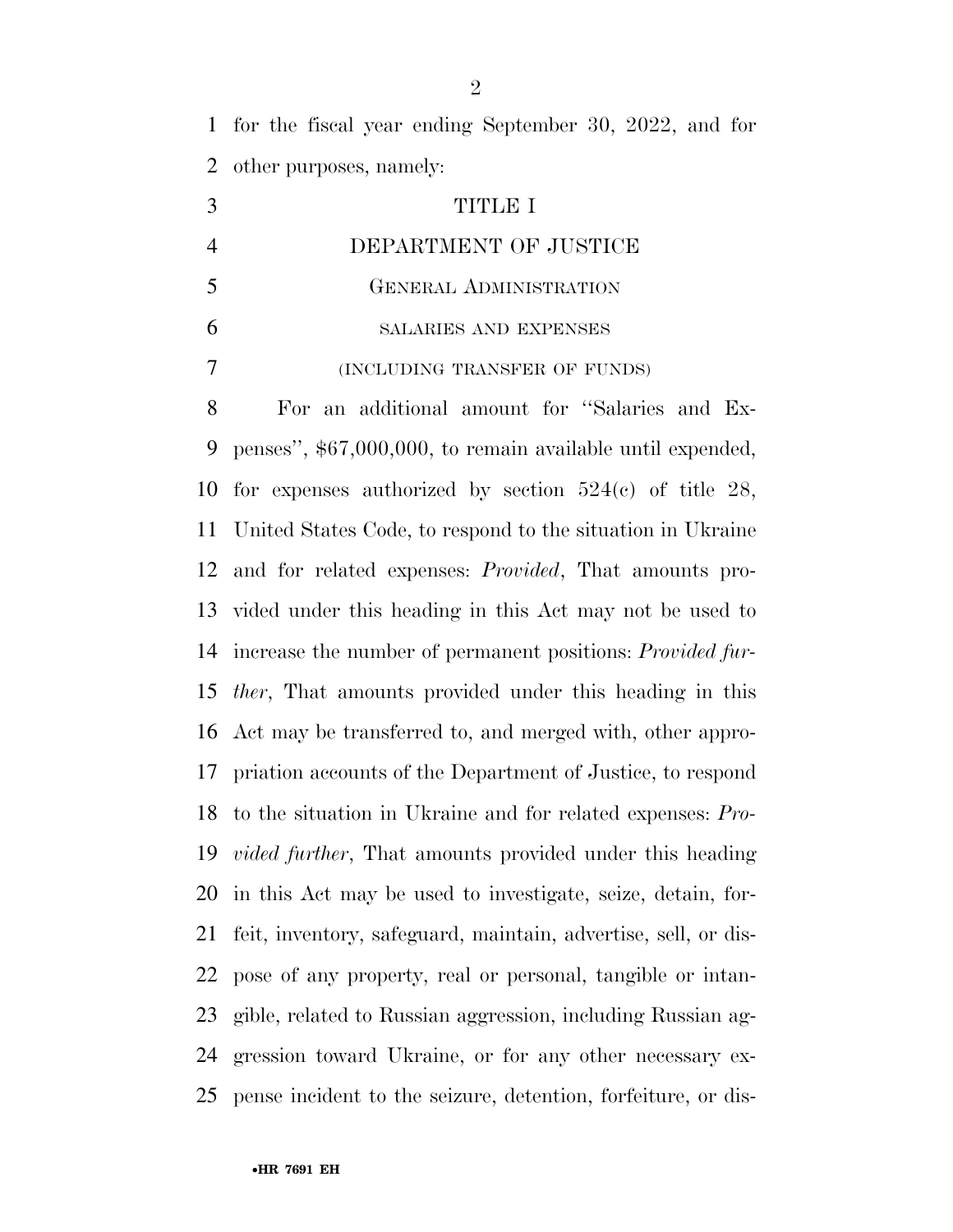| $\mathbf{1}$   | posal of such property: <i>Provided further</i> , That the authori- |
|----------------|---------------------------------------------------------------------|
| $\overline{2}$ | ties included in the preceding proviso are in addition to           |
| 3              | any other authority provided by law.                                |
| $\overline{4}$ | TITLE II                                                            |
| 5              | DEPARTMENT OF DEFENSE                                               |
| 6              | MILITARY PERSONNEL                                                  |
| 7              | MILITARY PERSONNEL, ARMY                                            |
| $8\,$          | For an additional amount for "Military Personnel,                   |
| 9              | Army", \$12,750,000, to remain available until September            |
| 10             | 30, 2022, to respond to the situation in Ukraine and for            |
| 11             | related expenses, including for hardship duty pay.                  |
| 12             | MILITARY PERSONNEL, NAVY                                            |
| 13             | For an additional amount for "Military Personnel,                   |
| 14             | Navy", \$37,500, to remain available until September 30,            |
| 15             | 2022, to respond to the situation in Ukraine and for re-            |
| 16             | lated expenses, including for hardship duty pay.                    |
| 17             | MILITARY PERSONNEL, MARINE CORPS                                    |
| 18             | For an additional amount for "Military Personnel,                   |
| 19             | Marine Corps", \$675,000, to remain available until Sep-            |
| 20             | tember 30, 2022, to respond to the situation in Ukraine             |
| 21             | and for related expenses, including for hardship duty pay.          |
| 22             | MILITARY PERSONNEL, AIR FORCE                                       |
| 23             | For an additional amount for "Military Personnel,                   |
| 24             | Air Force", \$1,590,000, to remain available until Sep-             |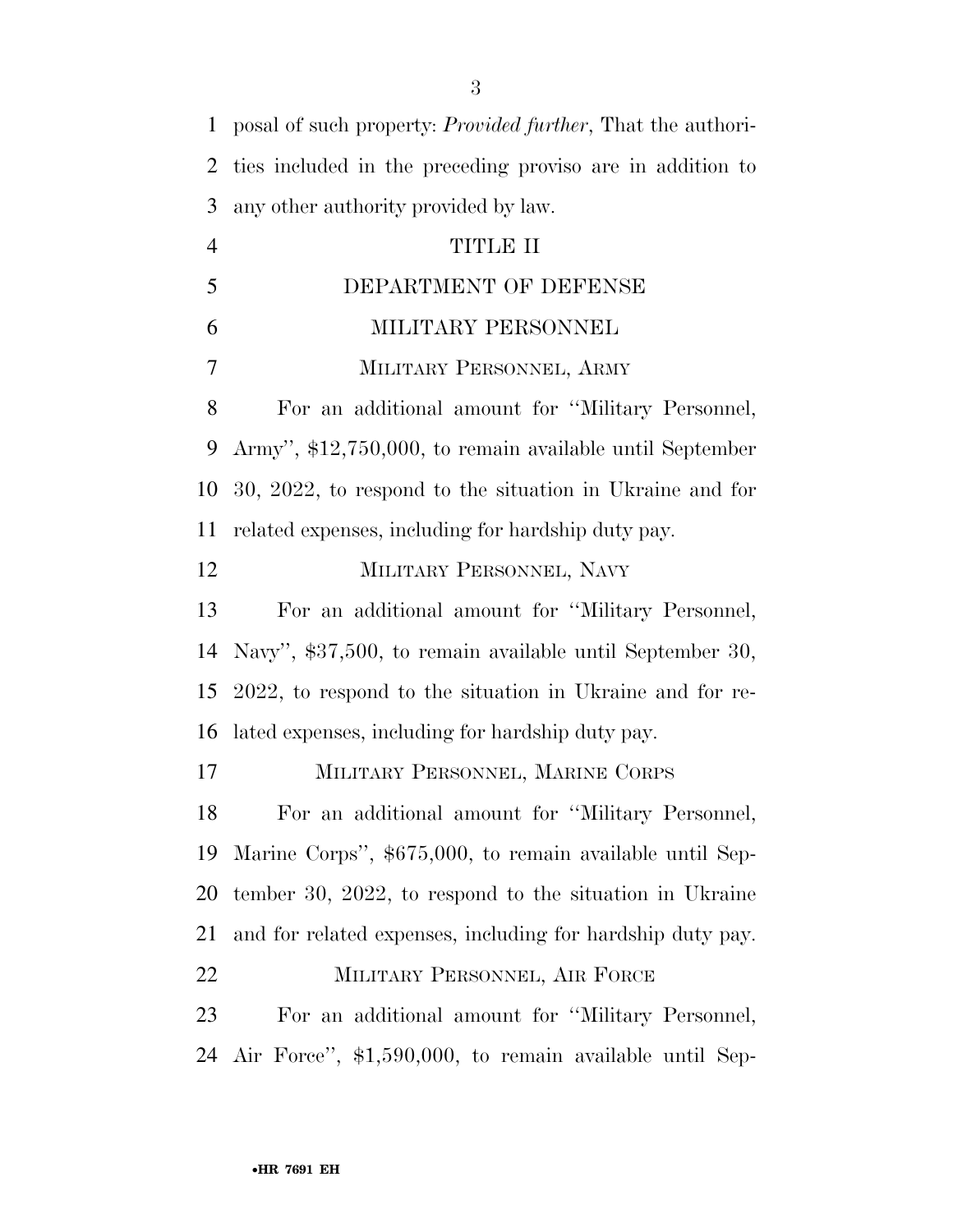tember 30, 2022, to respond to the situation in Ukraine and for related expenses, including for hardship duty pay.

#### OPERATION AND MAINTENANCE

OPERATION AND MAINTENANCE, ARMY

 For an additional amount for ''Operation and Main- tenance, Army'', \$1,493,532,000, to remain available until September 30, 2022, to respond to the situation in Ukraine and for related expenses.

OPERATION AND MAINTENANCE, NAVY

 For an additional amount for ''Operation and Main- tenance, Navy'', \$939,779,000, to remain available until September 30, 2022, to respond to the situation in Ukraine and for related expenses.

OPERATION AND MAINTENANCE, AIR FORCE

 For an additional amount for ''Operation and Main- tenance, Air Force'', \$195,262,000, to remain available until September 30, 2022, to respond to the situation in Ukraine and for related expenses.

OPERATION AND MAINTENANCE, SPACE FORCE

 For an additional amount for ''Operation and Main- tenance, Space Force'', \$800,000, to remain available until September 30, 2022, to respond to the situation in Ukraine and for related expenses.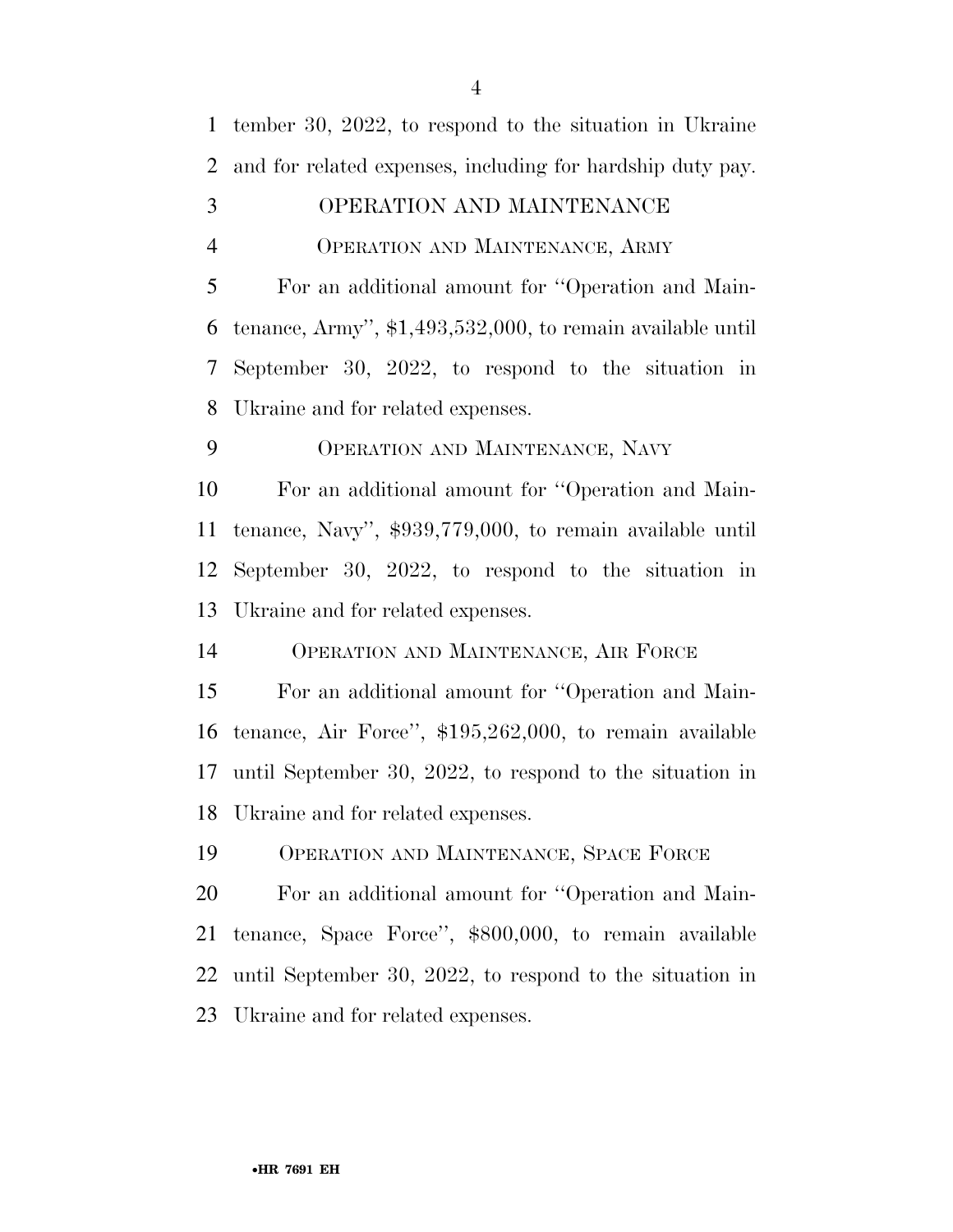OPERATION AND MAINTENANCE, DEFENSE-WIDE

#### (INCLUDING TRANSFER OF FUNDS)

 For an additional amount for ''Operation and Main- tenance, Defense-Wide'', \$15,256,824,000, to remain available until September 30, 2022, to respond to the situ- ation in Ukraine and for related expenses: *Provided*, That of the total amount provided under this heading in this Act, \$6,000,000,000, to remain available until September 30, 2023, shall be for the Ukraine Security Assistance Ini- tiative: *Provided further*, That such funds for the Ukraine Security Assistance Initiative shall be available to the Sec- retary of Defense under the same terms and conditions as are provided for in section 8139 of the Department of Defense Appropriations Act, 2022 (division C of Public Law 117–103): *Provided further*, That of the total amount provided under this heading in this Act, up to \$9,050,000,000, to remain available until September 30, 2023, may be transferred to accounts under the headings ''Operation and Maintenance'' and ''Procurement'' for re- placement of defense articles from the stocks of the De- partment of Defense, and for reimbursement for defense services of the Department of Defense and military edu- cation and training, provided to the Government of Ukraine or to foreign countries that have provided support to Ukraine at the request of the United States: *Provided*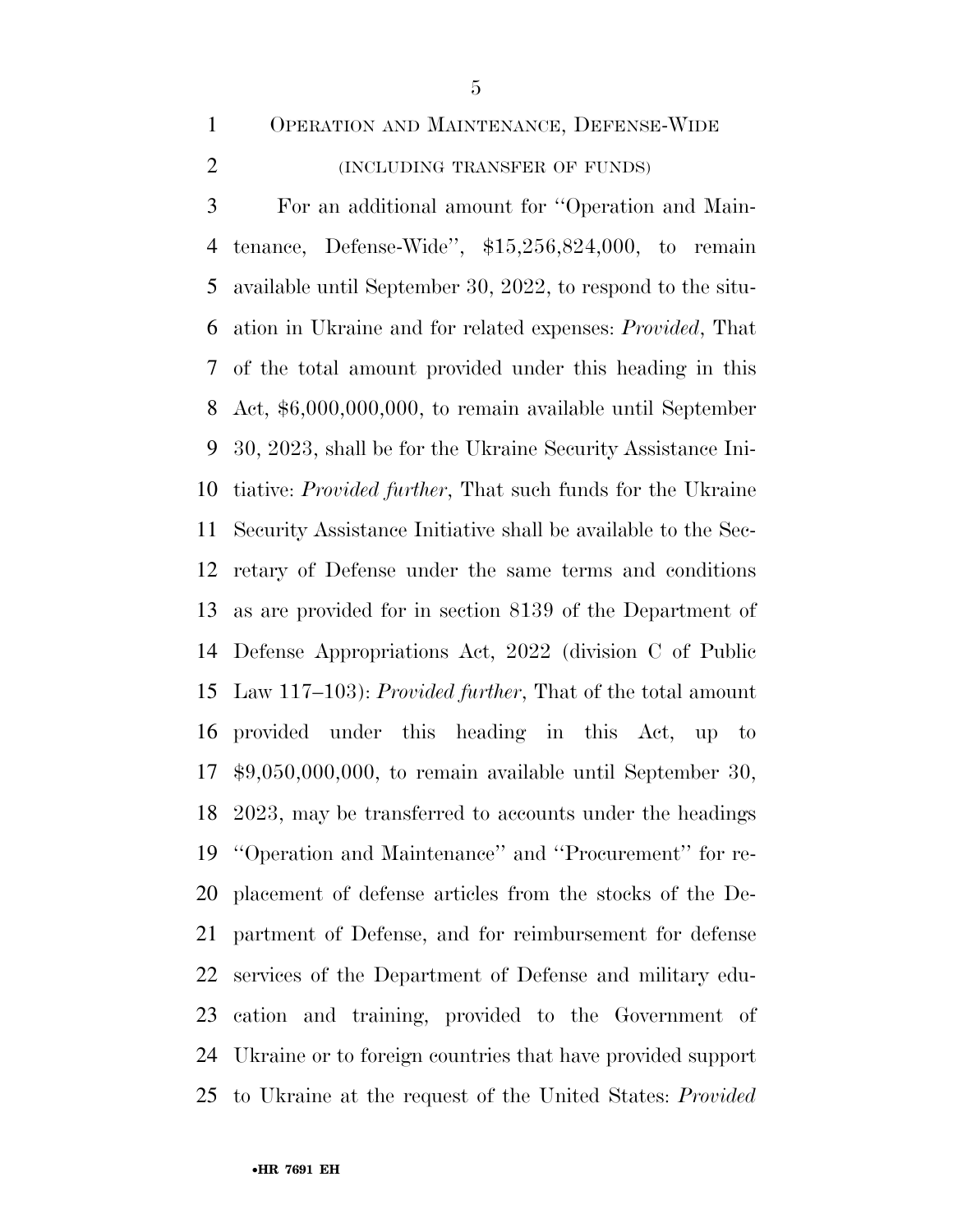*further*, That funds transferred pursuant to the preceding proviso shall be merged with and available for the same purposes and for the same time period as the appropria- tions to which the funds are transferred: *Provided further*, That the Secretary of Defense shall notify the congres- sional defense committees of the details of such transfers not less than 15 days before any such transfer: *Provided further*, That upon a determination that all or part of the funds transferred from this appropriation are not nec- essary for the purposes provided herein, such amounts may be transferred back and merged with this appropria- tion: *Provided further*, That the transfer authority pro- vided herein is in addition to any other transfer authority provided by law.

- PROCUREMENT
- 

#### 16 MISSILE PROCUREMENT, ARMY

 For an additional amount for ''Missile Procurement, Army'', \$350,970,000, to remain available until Sep- tember 30, 2024, to respond to the situation in Ukraine and for related expenses.

 PROCUREMENT OF WEAPONS AND TRACKED COMBAT VEHICLES, ARMY

 For an additional amount for ''Procurement of Weap-ons and Tracked Combat Vehicles, Army'', \$255,000, to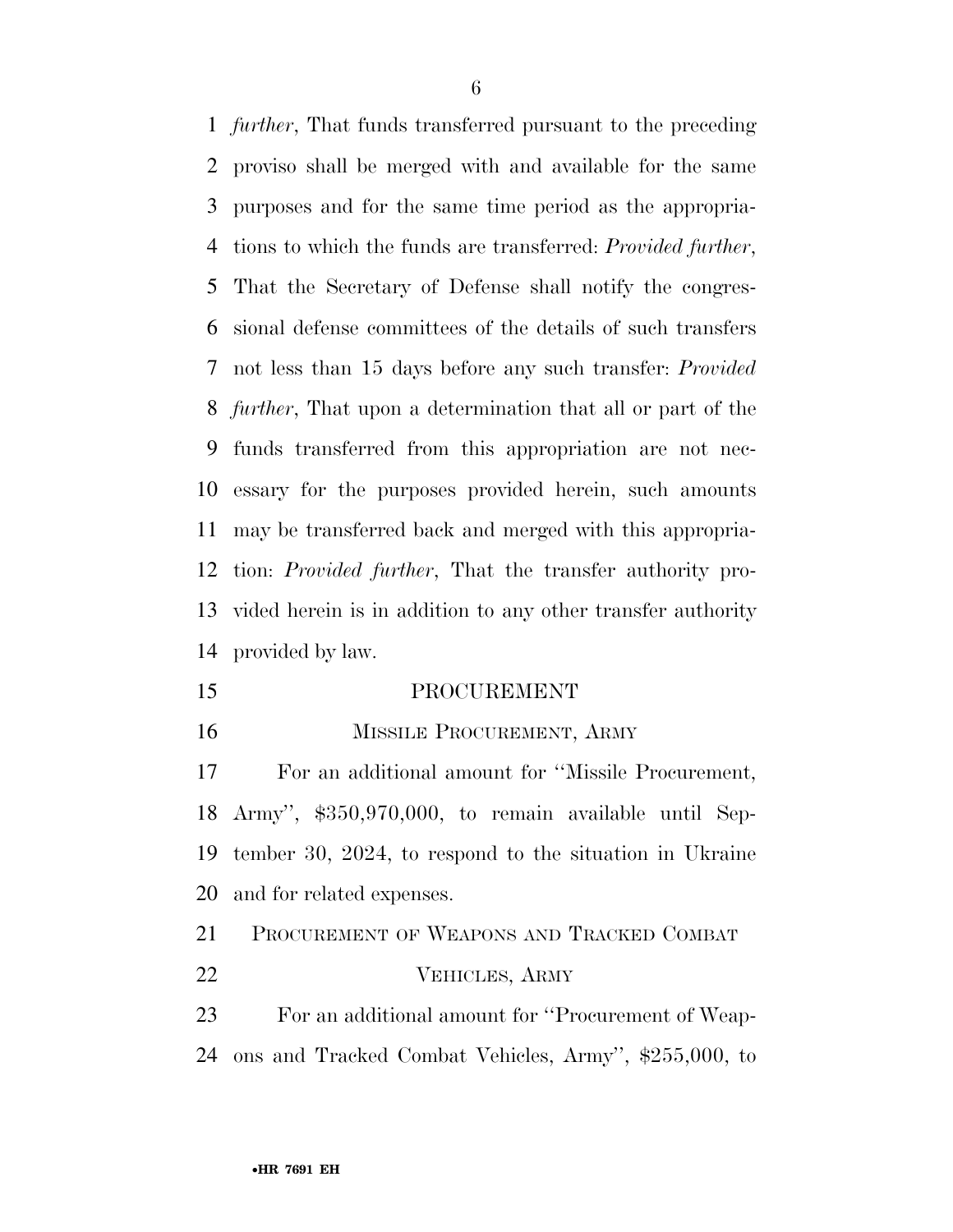remain available until September 30, 2024, to respond to the situation in Ukraine and for related expenses.

PROCUREMENT OF AMMUNITION, ARMY

 For an additional amount for ''Procurement of Am- munition, Army'', \$45,000, to remain available until Sep- tember 30, 2024, to respond to the situation in Ukraine and for related expenses.

#### 8 OTHER PROCUREMENT, ARMY

 For an additional amount for ''Other Procurement, Army'', \$113,440,000, to remain available until Sep- tember 30, 2024, to respond to the situation in Ukraine and for related expenses.

13 OTHER PROCUREMENT, NAVY

 For an additional amount for ''Other Procurement, Navy'', \$1,250,000, to remain available until September 30, 2024, to respond to the situation in Ukraine and for related expenses.

**AIRCRAFT PROCUREMENT, AIR FORCE** 

 For an additional amount for ''Aircraft Procurement, Air Force'', \$28,500,000, to remain available until Sep- tember 30, 2024, to respond to the situation in Ukraine and for related expenses.

23 OTHER PROCUREMENT, AIR FORCE For an additional amount for ''Other Procurement, Air Force'', \$155,382,000, to remain available until Sep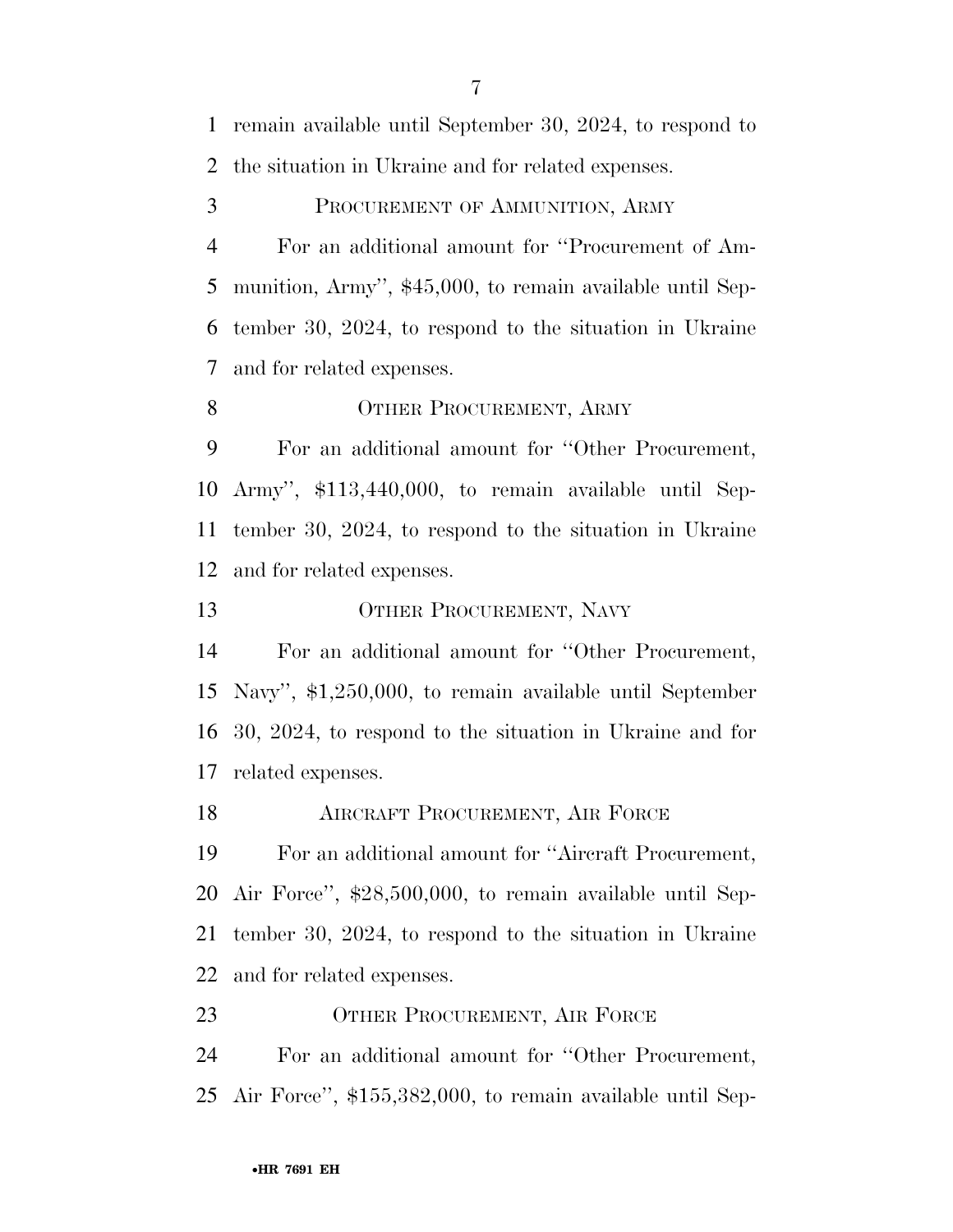tember 30, 2024, to respond to the situation in Ukraine and for related expenses.

PROCUREMENT, DEFENSE-WIDE

 For an additional amount for ''Procurement, De- fense-Wide'', \$24,218,000, to remain available until Sep- tember 30, 2024, to respond to the situation in Ukraine and for related expenses.

8 DEFENSE PRODUCTION ACT PURCHASES

 For an additional amount for ''Defense Production Act Purchases'', \$600,000,000, to remain available until expended, to respond to the situation in Ukraine and for related expenses.

 RESEARCH, DEVELOPMENT, TEST AND EVALUATION

RESEARCH, DEVELOPMENT, TEST AND EVALUATION,

#### ARMY

 For an additional amount for ''Research, Develop- ment, Test and Evaluation, Army'', \$128,700,000, to re- main available until September 30, 2023, to respond to the situation in Ukraine and for related expenses.

RESEARCH, DEVELOPMENT, TEST AND EVALUATION,

NAVY

 For an additional amount for ''Research, Develop-ment, Test and Evaluation, Navy'', \$43,000,000, to re-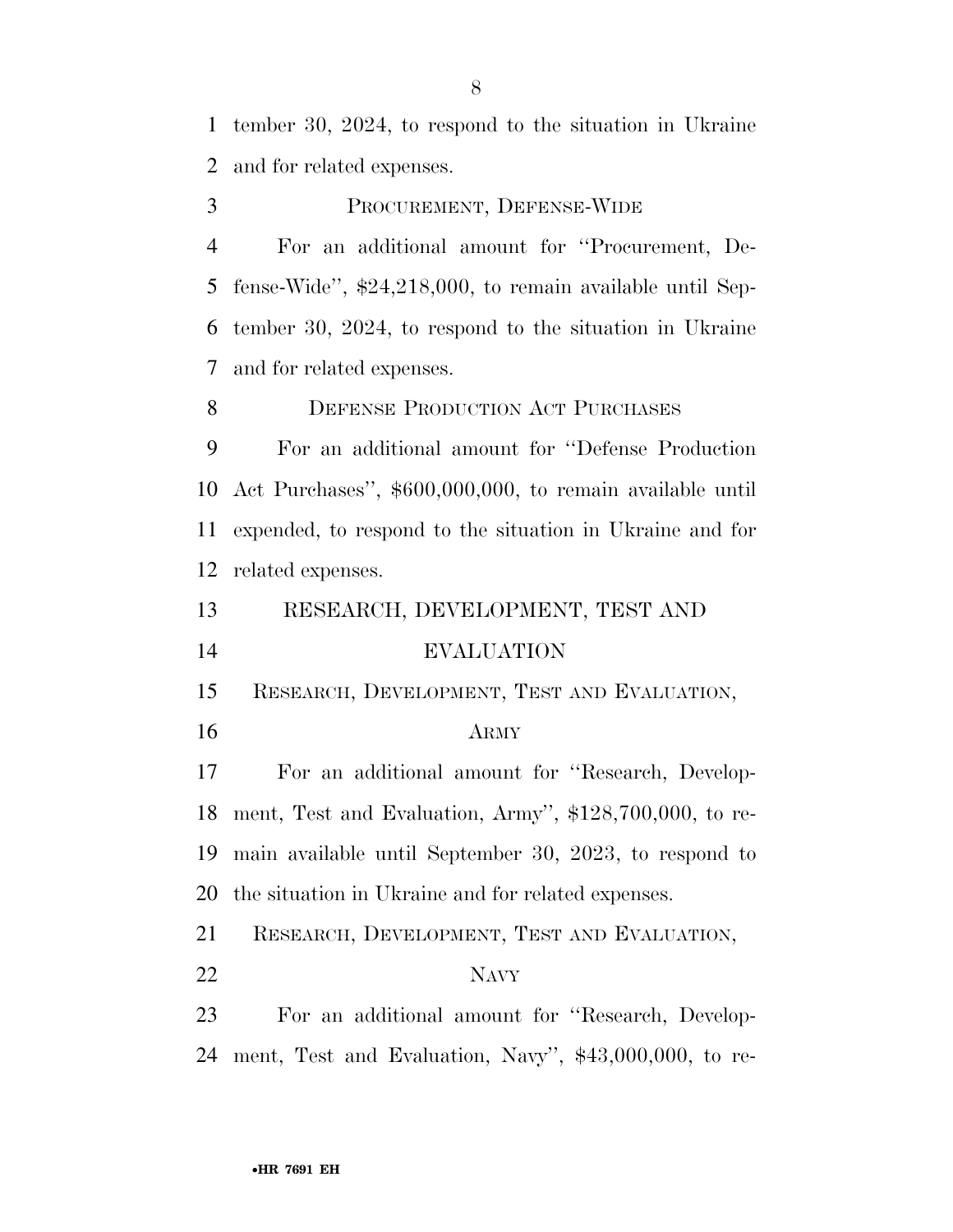| $\mathbf{1}$   | main available until September 30, 2023, to respond to    |
|----------------|-----------------------------------------------------------|
| $\overline{2}$ | the situation in Ukraine and for related expenses.        |
| 3              | RESEARCH, DEVELOPMENT, TEST AND EVALUATION,               |
| $\overline{4}$ | AIR FORCE                                                 |
| 5              | For an additional amount for "Research, Develop-          |
| 6              | ment, Test and Evaluation, Air Force", \$119,815,000, to  |
| 7              | remain available until September 30, 2023, to respond to  |
| 8              | the situation in Ukraine and for related expenses.        |
| 9              | RESEARCH, DEVELOPMENT, TEST AND EVALUATION,               |
| 10             | <b>DEFENSE-WIDE</b>                                       |
| 11             | For an additional amount for "Research, Develop-          |
| 12             | ment, Test and Evaluation, Defense-Wide", \$72,103,000,   |
| 13             | to remain available until September 30, 2023, to respond  |
| 14             | to the situation in Ukraine and for related expenses.     |
| 15             | REVOLVING AND MANAGEMENT FUNDS                            |
| 16             | DEFENSE WORKING CAPITAL FUNDS                             |
| 17             | an additional amount for "Defense Working"<br>For         |
| 18             | Capital Funds", \$965,000, to remain available until Sep- |
| 19             | tember 30, 2022, to respond to the situation in Ukraine   |
| 20             | and for related expenses.                                 |
| 21             | OTHER DEPARTMENT OF DEFENSE PROGRAMS                      |
| 22             | DEFENSE HEALTH PROGRAM                                    |
| 23             | For an additional amount for "Defense Health Pro-         |
| 24             | gram", \$13,900,000, to remain available until September  |
| 25             | 30, 2022, which shall be for operation and maintenance    |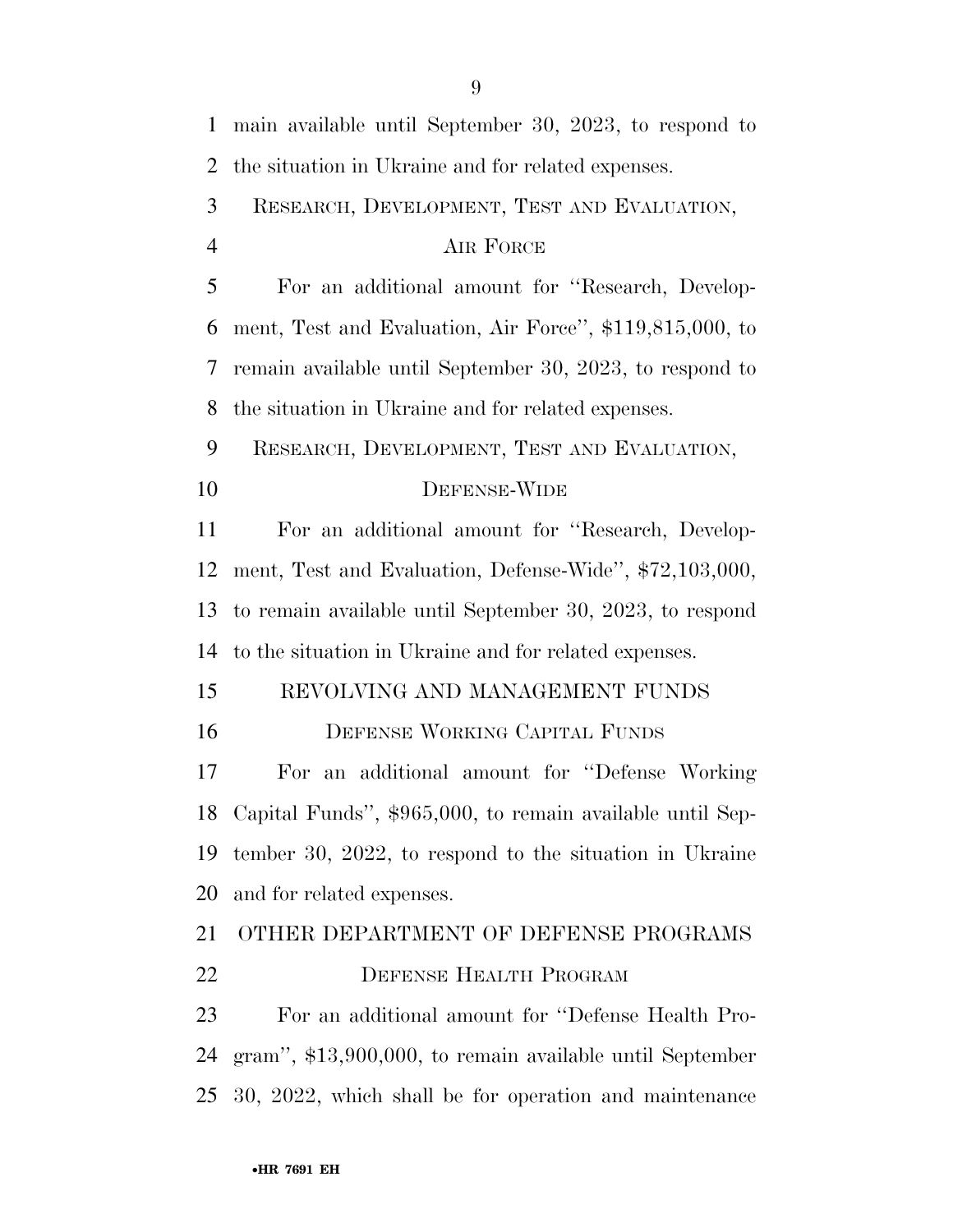to respond to the situation in Ukraine and for related ex-penses.

GENERAL PROVISIONS—THIS TITLE

#### (INCLUDING TRANSFERS OF FUNDS)

 SEC. 201. In addition to any other funds made avail- able for such purposes, \$500,000,000 is hereby appro- priated for an additional amount for the Department of Defense and made available for transfer to ''Missile Pro- curement, Army'', ''Procurement of Ammunition, Navy and Marine Corps'', ''Weapons Procurement, Navy'', ''Missile Procurement, Air Force'', and ''Procurement of Ammunition, Air Force'', only for the procurement of crit- ical munitions to increase stocks of the Department of De- fense: *Provided*, That none of the funds provided under this section in this Act may be obligated or expended until 60 days after the Secretary of Defense provides to the con- gressional defense committees an execution plan: *Provided further*, That not less than 30 days prior to any transfer of funds, the Secretary of Defense shall notify the congres- sional defense committees of the details of any such trans- fer: *Provided further*, That upon transfer, the funds shall be merged with and be available for the same purposes, and for the same time period, as the appropriation to which transferred: *Provided further*, That the transfer au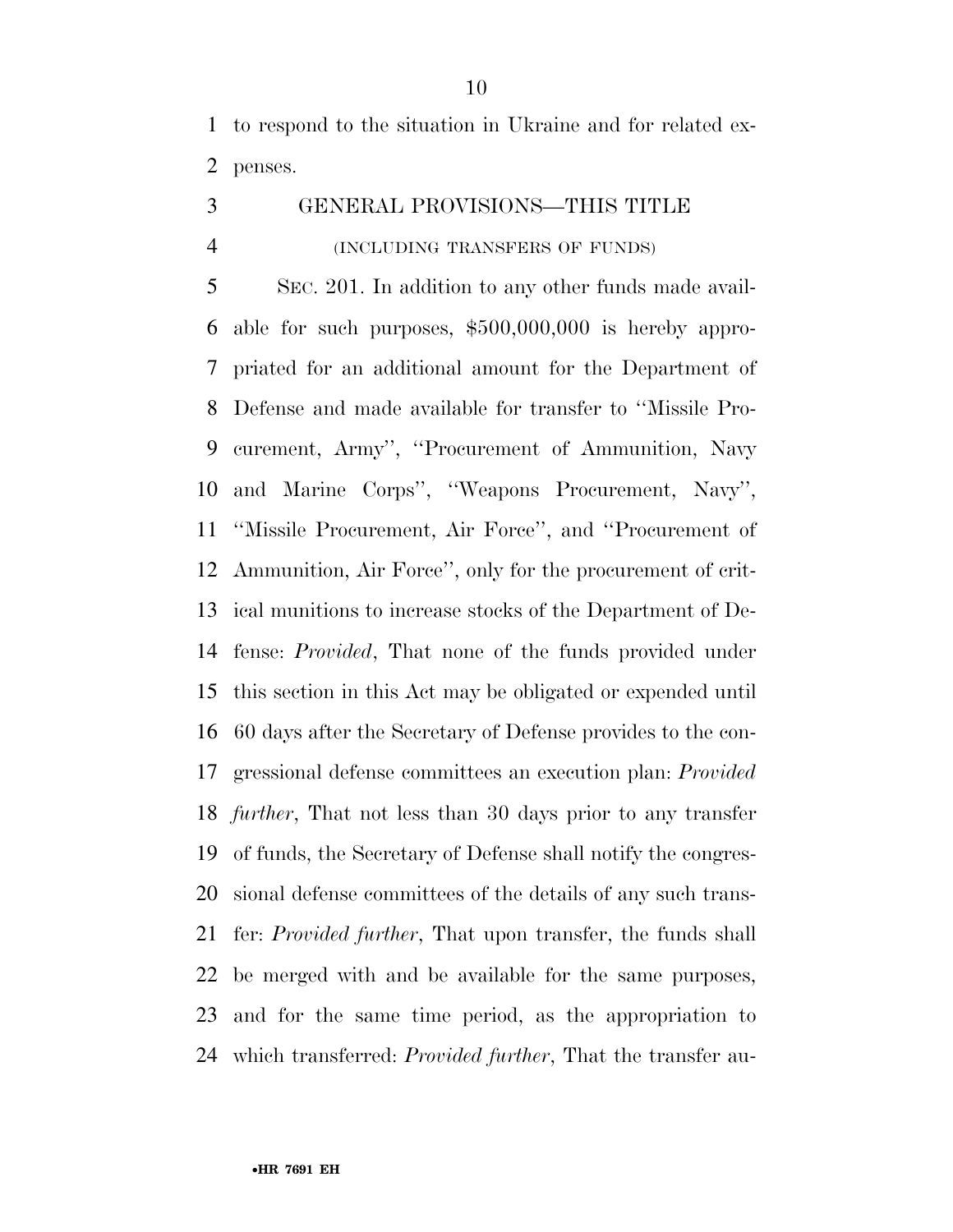thority provided under this section is in addition to any other transfer authority provided by law.

 SEC. 202. In addition to any other funds made avail- able for such purposes, \$50,000,000 is hereby appro- priated for an additional amount for the Department of Defense and made available for transfer to ''Research, De- velopment, Test and Evaluation, Defense-Wide'', only to develop program protection strategies for Department of Defense systems identified for possible future export, to design and incorporate exportability features into such systems during the research and development phases of such systems, and to integrate design features that en- hance interoperability of such systems with those of friendly foreign countries: *Provided*, That none of the funds provided under this section in this Act may be obli- gated or expended until 60 days after the Secretary of De- fense provides to the congressional defense committees an execution plan: *Provided further*, That not less than 30 days prior to any transfer of funds, the Secretary of De- fense shall notify the congressional defense committees of the details of any such transfer: *Provided further*, That upon transfer, the funds shall be merged with and be available for the same purposes, and for the same time period, as the appropriation to which transferred: *Pro-vided further*, That the transfer authority provided under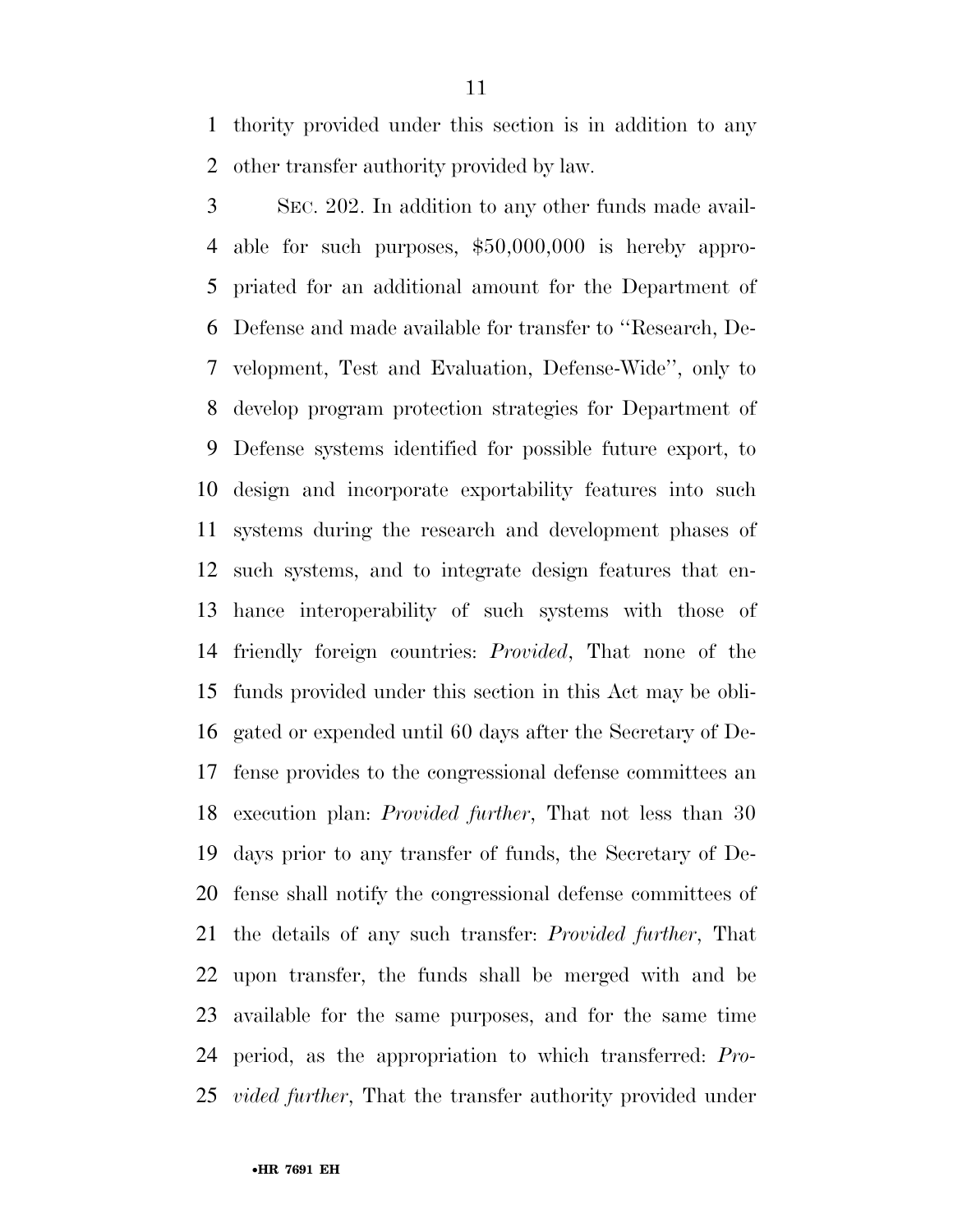this section is in addition to any other transfer authority provided by law.

3 SEC. 203. During fiscal year 2022, section  $331(g)(1)$  of title 10, United States Code, shall be applied by sub-stituting ''\$950,000,000'' for ''\$450,000,000''.

 SEC. 204. The Inspector General of the Department of Defense shall carry out reviews of the activities of the Department of Defense to execute funds appropriated in this title, including assistance provided to Ukraine: *Pro- vided*, That the Inspector General shall provide to the con- gressional defense committees a written report not later than 120 days after the date of enactment of this Act. SEC. 205. Not later than 45 days after the date of enactment of this Act, the Secretary of Defense, in coordi- nation with the Secretary of State, shall submit a report to the Committees on Appropriations, Armed Services, and Foreign Affairs of the House of Representatives and the Committees on Appropriations, Armed Services, and Foreign Relations of the Senate on measures being taken to account for United States defense articles designated for Ukraine since the February 24, 2022, Russian inva- sion of Ukraine, particularly measures with regard to such articles that require enhanced end-use monitoring; meas- ures to ensure that such articles reach their intended re-cipients and are used for their intended purposes; and any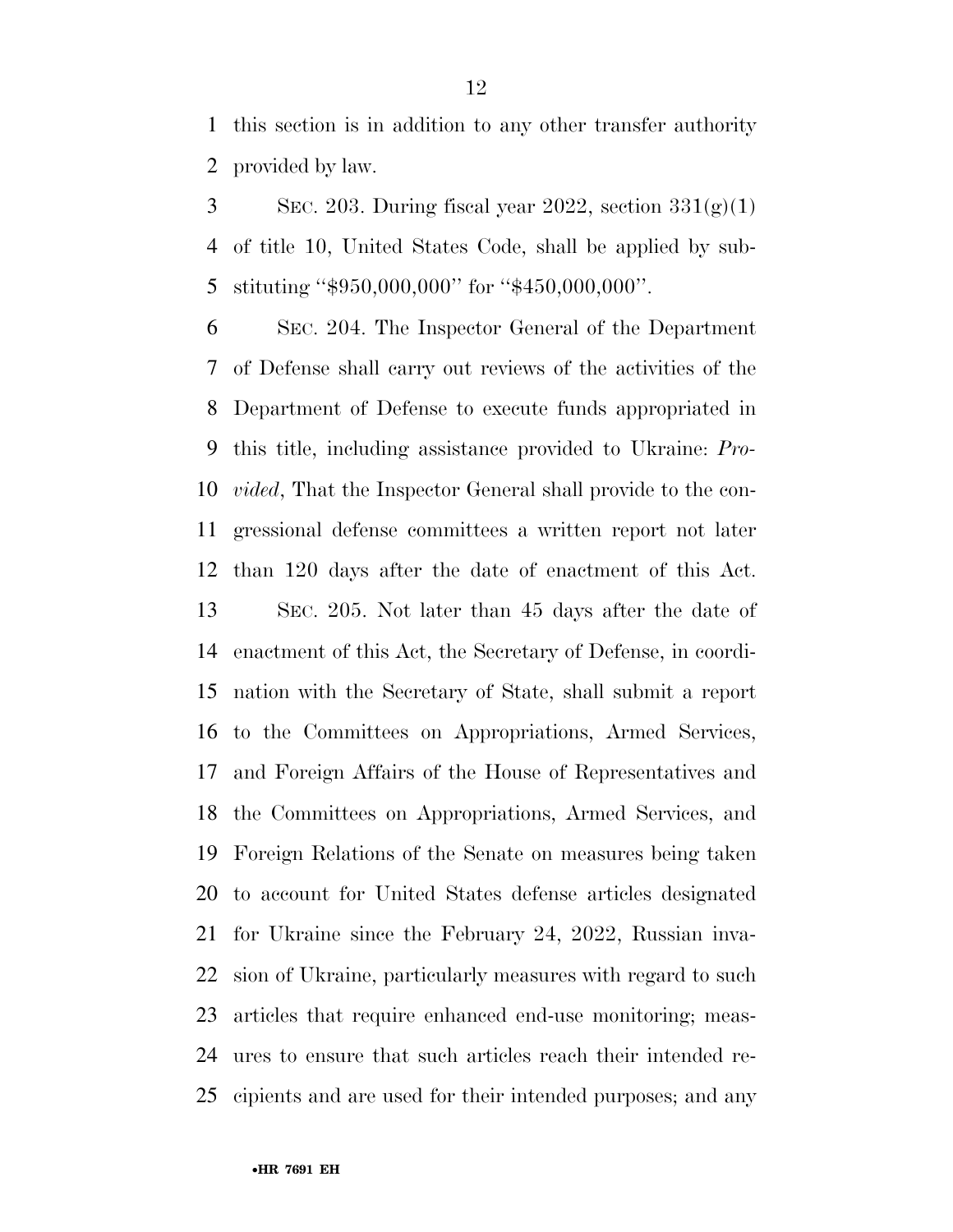other measures to promote accountability for the use of such articles.

 SEC. 206. Not later than 30 days after the date of enactment of this Act, and every 30 days thereafter through fiscal year 2023, the Secretary of Defense, in co- ordination with the Secretary of State, shall provide a written report to the Committees on Appropriations, Armed Services, and Foreign Affairs of the House of Rep- resentatives and the Committees on Appropriations, Armed Services, and Foreign Relations of the Senate de- scribing United States security assistance provided to Ukraine since the February 24, 2022, Russian invasion of Ukraine, including a comprehensive list of the defense articles and services provided to Ukraine and the associ- ated authority and funding used to provide such articles and services: *Provided*, That such report shall be sub- mitted in unclassified form, but may be accompanied by a classified annex.

- TITLE III INDEPENDENT AGENCIES
- 21 NUCLEAR REGULATORY COMMISSION
- 22 SALARIES AND EXPENSES

 For an additional amount for ''Salaries and Ex- penses'', \$2,000,000, to remain available until expended, to provide regulatory and technical support related to the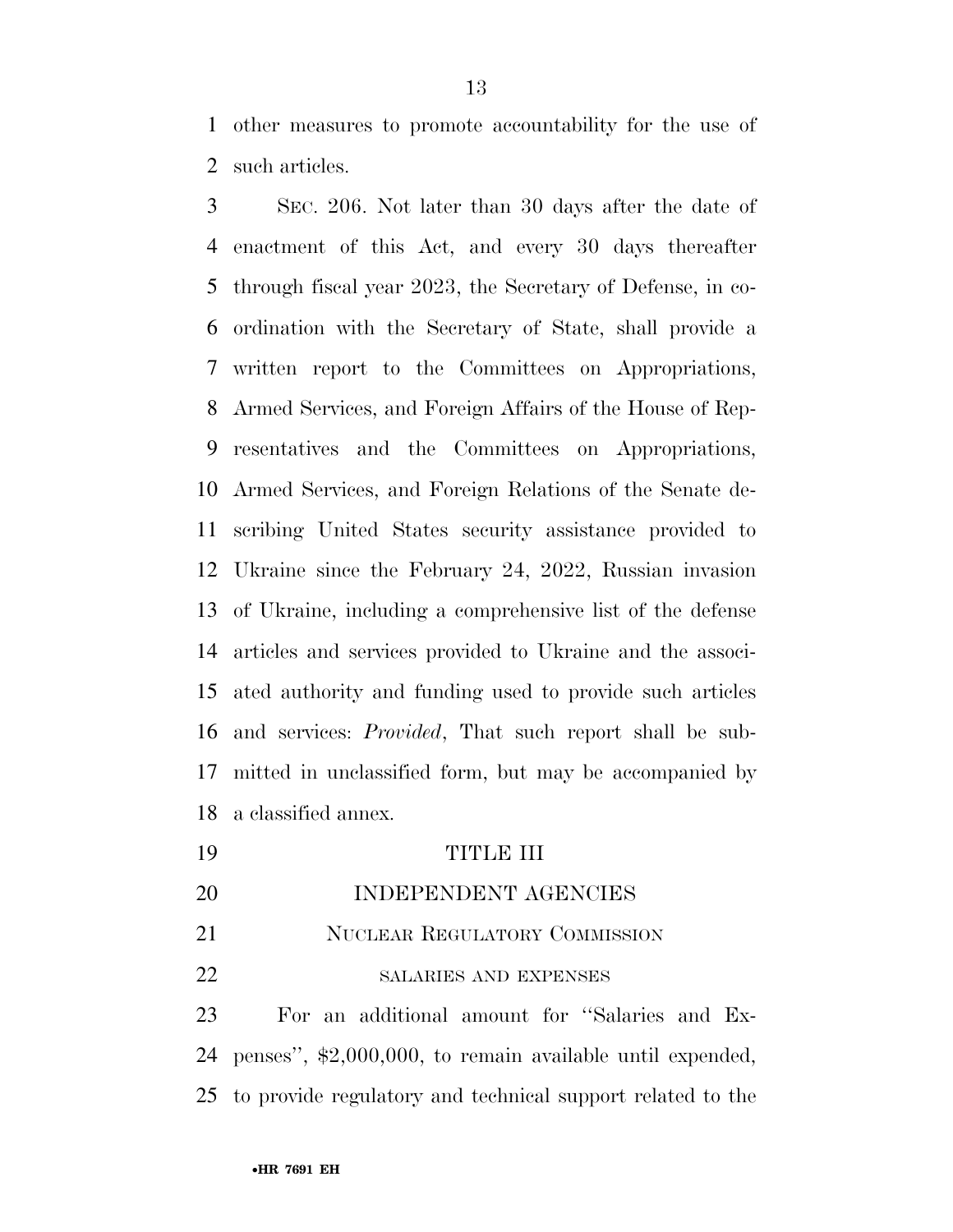situation in Ukraine: *Provided*, That, notwithstanding sec- tion 102 of the Nuclear Energy Innovation and Mod- ernization Act (42 U.S.C. 2215), such amount shall not be derived from fee revenue. TITLE IV DEPARTMENT OF HEALTH AND HUMAN SERVICES CENTERS FOR DISEASE CONTROL AND PREVENTION CDC-WIDE ACTIVITIES AND PROGRAM SUPPORT For an additional amount for ''CDC-Wide Activities and Program Support'', \$54,000,000, to remain available until September 30, 2023, for carrying out public health and disease detection activities related to the situation in Ukraine, and for medical support, screening, and other public health activities related to populations displaced from Ukraine, both domestically and internationally. ADMINISTRATION FOR CHILDREN AND FAMILIES 18 REFUGEE AND ENTRANT ASSISTANCE For an additional amount for ''Refugee and Entrant Assistance'', \$900,000,000, to remain available until Sep- tember 30, 2023, for carrying out refugee and entrant as- sistance activities in support of citizens or nationals of Ukraine, or a person who last habitually resided in Ukraine, for whom such refugee and entrant assistance activities are authorized: *Provided*, That amounts made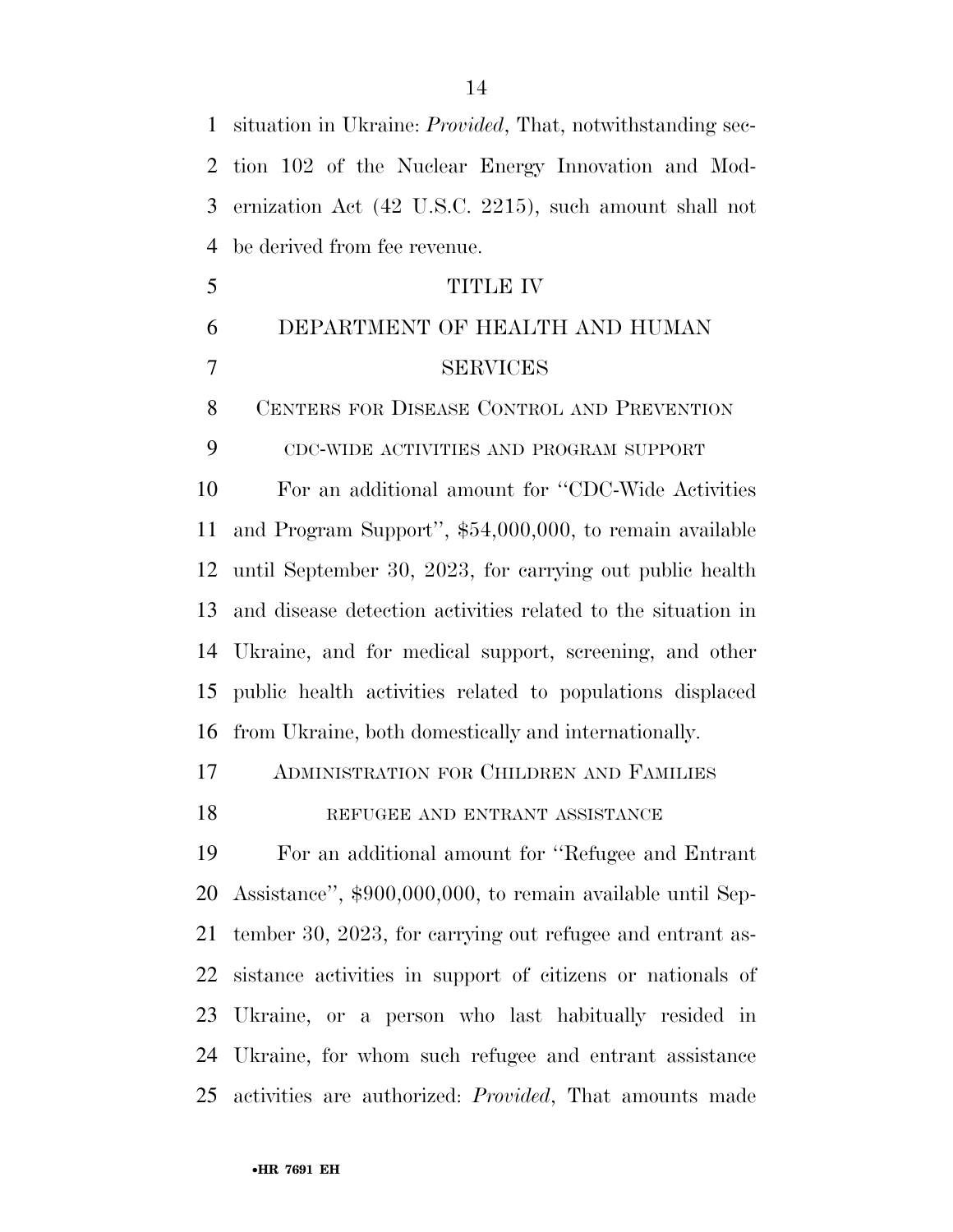available under this heading in this Act may be used for grants or contracts with qualified organizations, including nonprofit entities, to provide culturally and linguistically appropriate services, including wrap-around services, housing assistance, medical assistance, legal assistance, and case management assistance: *Provided further*, That amounts made available under this heading in this Act may be used by the Director of the Office of Refugee Re- settlement (Director) to issue awards or supplement awards previously made by the Director: *Provided further*, 11 That the Director, in carrying out section  $412(e)(1)(A)$  of the Immigration and Nationality Act (8 U.S.C. 13 1522 $(e)(1)(A)$  with amounts made available under this heading in this Act, may allocate such amounts among the States in a manner that accounts for the most current data available.

#### GENERAL PROVISION—THIS TITLE

 SEC. 401. (a) IN GENERAL.—Notwithstanding any other provision of law, a citizen or national of Ukraine (or a person who last habitually resided in Ukraine) shall be eligible for the benefits described in subsection (b) if—

 (1) such individual completed security and law enforcement background checks to the satisfaction of the Secretary of Homeland Security and was subse-quently—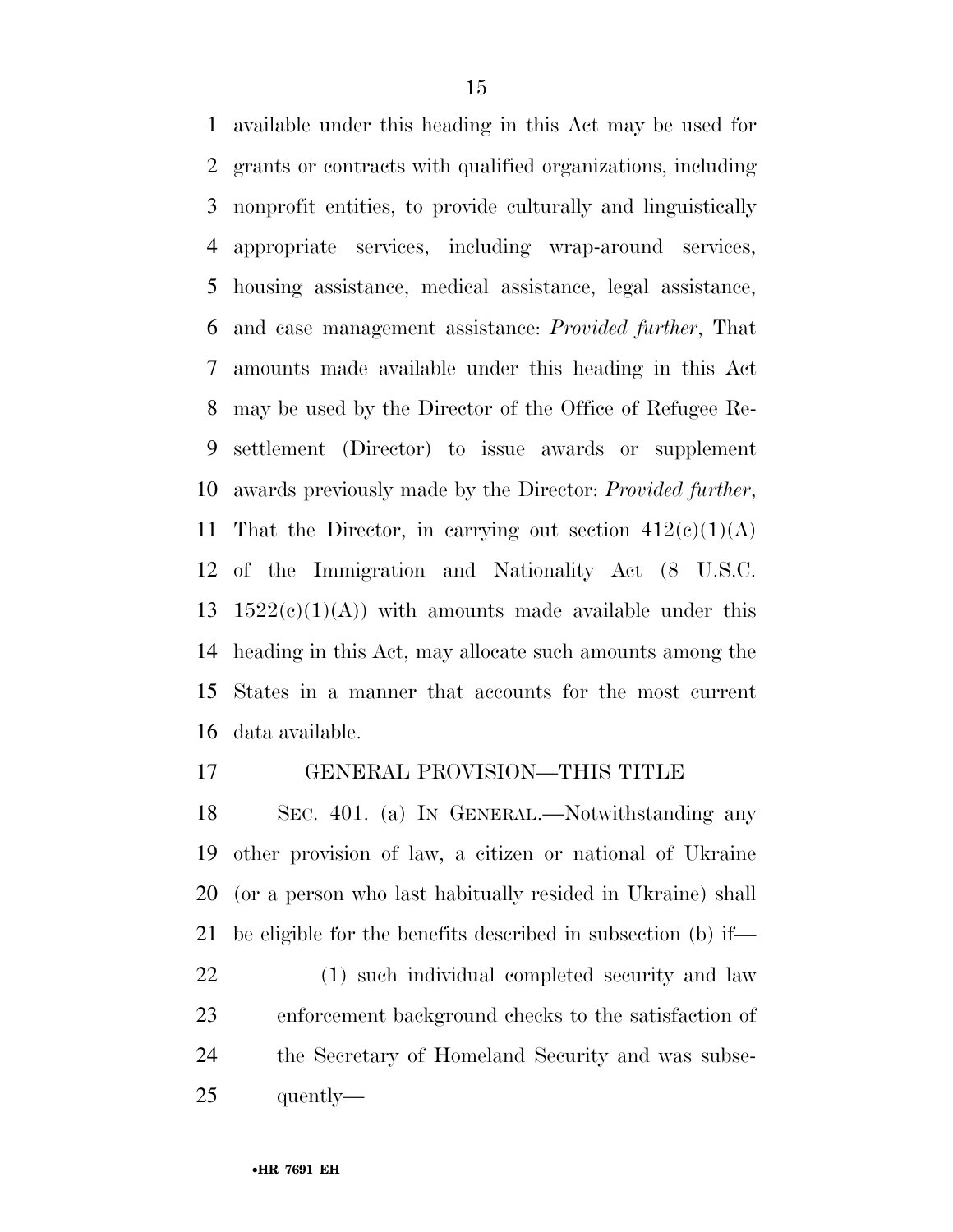| $\mathbf{1}$   | (A) paroled into the United States between            |
|----------------|-------------------------------------------------------|
| $\overline{2}$ | February 24, 2022 and September 30, 2023; or          |
| 3              | (B) paroled into the United States after              |
| $\overline{4}$ | September 30, 2023 and—                               |
| 5              | (i) is the spouse or child of an indi-                |
| 6              | vidual described in subparagraph $(A)$ ; or           |
| 7              | (ii) is the parent, legal guardian, or                |
| 8              | primary caregiver of an individual de-                |
| 9              | scribed in subparagraph (A) who is deter-             |
| 10             | mined to be an unaccompanied child under              |
| 11             | section $462(g)(2)$ of the Homeland Secu-             |
| 12             | rity Act of 2002 (6 U.S.C. 279 $(g)(2)$ ) or          |
| 13             | section $412(d)(2)(B)$ of the Immigration             |
| 14             | Nationality Act (8 U.S.C.<br>and                      |
| 15             | $1522(d)(2)(B)$ ; and                                 |
| 16             | (2) such individual's parole has not been termi-      |
| 17             | nated by the Secretary of Homeland Security.          |
| 18             | (b) BENEFITS.—An individual described in<br>sub-      |
| 19             | section (a) shall be eligible for—                    |
| 20             | (1) resettlement assistance, entitlement pro-         |
| 21             | grams, and other benefits available to refugees ad-   |
| 22             | mitted under section 207 of the Immigration and       |
| 23             | Nationality Act (8 U.S.C. 1157) to the same extent    |
| 24             | as such refugees, but shall not be eligible for the   |
| 25             | program of initial resettlement authorized by section |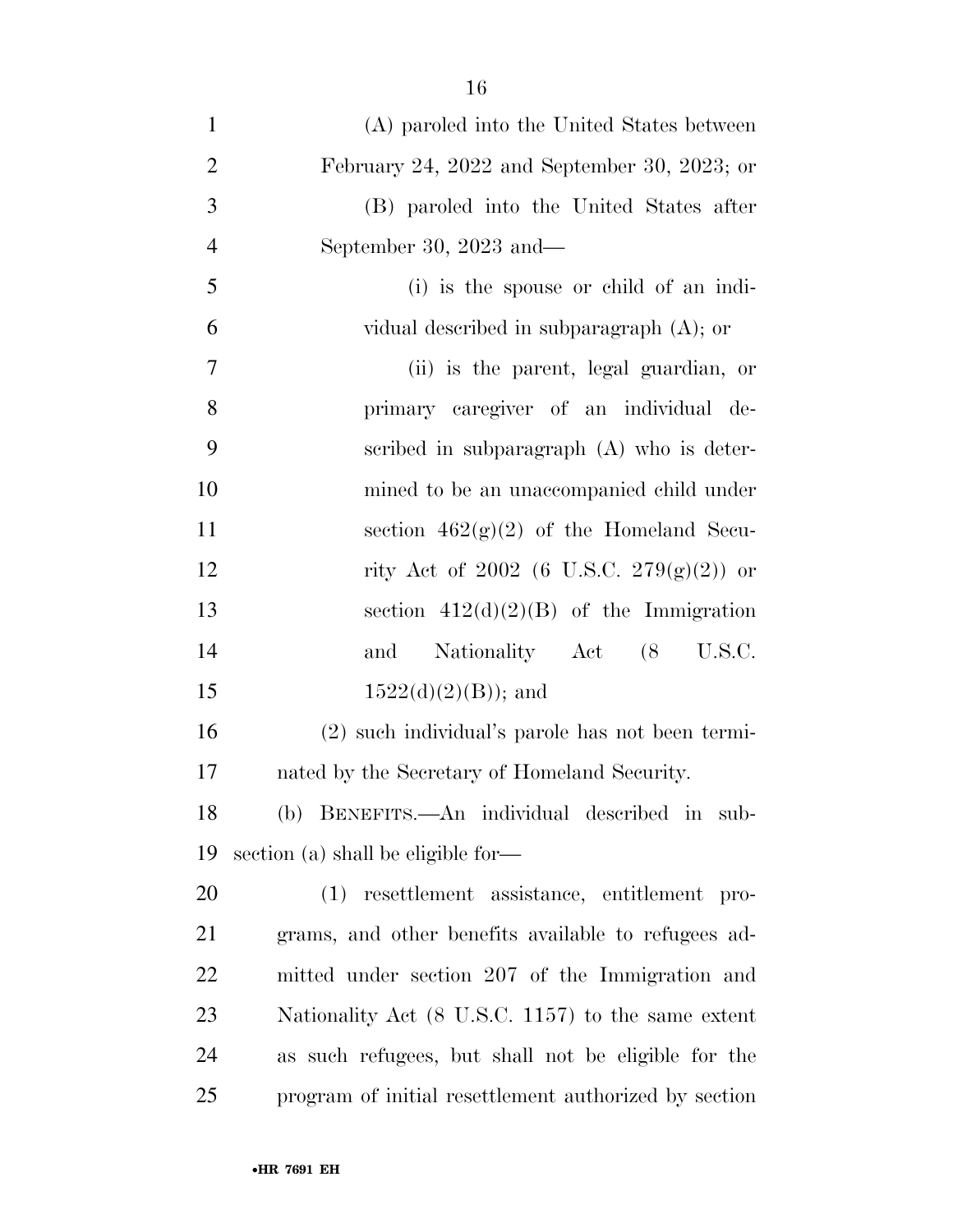| $\mathbf{1}$   | $412(b)(1)$ of the Immigration and Nationality Act (8) |
|----------------|--------------------------------------------------------|
| $\overline{2}$ | U.S.C. $1522(b)(1)$ ; and                              |
| 3              | (2) services described under section $412(d)(2)$       |
| $\overline{4}$ | of the Immigration and Nationality Act (8 U.S.C.       |
| 5              | $1522(d)(2)$ , subject to subparagraph (B) of such     |
| 6              | section, if such individual is an unaccompanied alien  |
| 7              | child as defined under section $462(g)(2)$ of the      |
| 8              | Homeland Security Act of 2002 (6 U.S.C.                |
| 9              | $279(g)(2)$ .                                          |
| 10             | (c) CLARIFICATIONS.—                                   |
| <sup>11</sup>  | (1) Nothing in this section shall be interpreted       |
| 12             | to:                                                    |
| 13             | (A) preclude an individual described in                |
| 14             | subsection (a) from applying for or receiving          |
| 15             | any immigration benefits to which such indi-           |
| 16             | vidual is otherwise eligible; or                       |
| 17             | (B) entitle a person described in subsection           |
| 18             | (a) to lawful permanent resident status.               |
| 19             | $(2)$ Section $421(a)$ of the Personal Responsi-       |
| 20             | bility and Work Opportunity Reconciliation Act of      |
| 21             | 1996 (Public Law $104-193$ ) shall not apply with re-  |
| 22             | spect to determining the eligibility and the amount    |
| 23             | of benefits made available pursuant to subsection      |
| 24             | (b).                                                   |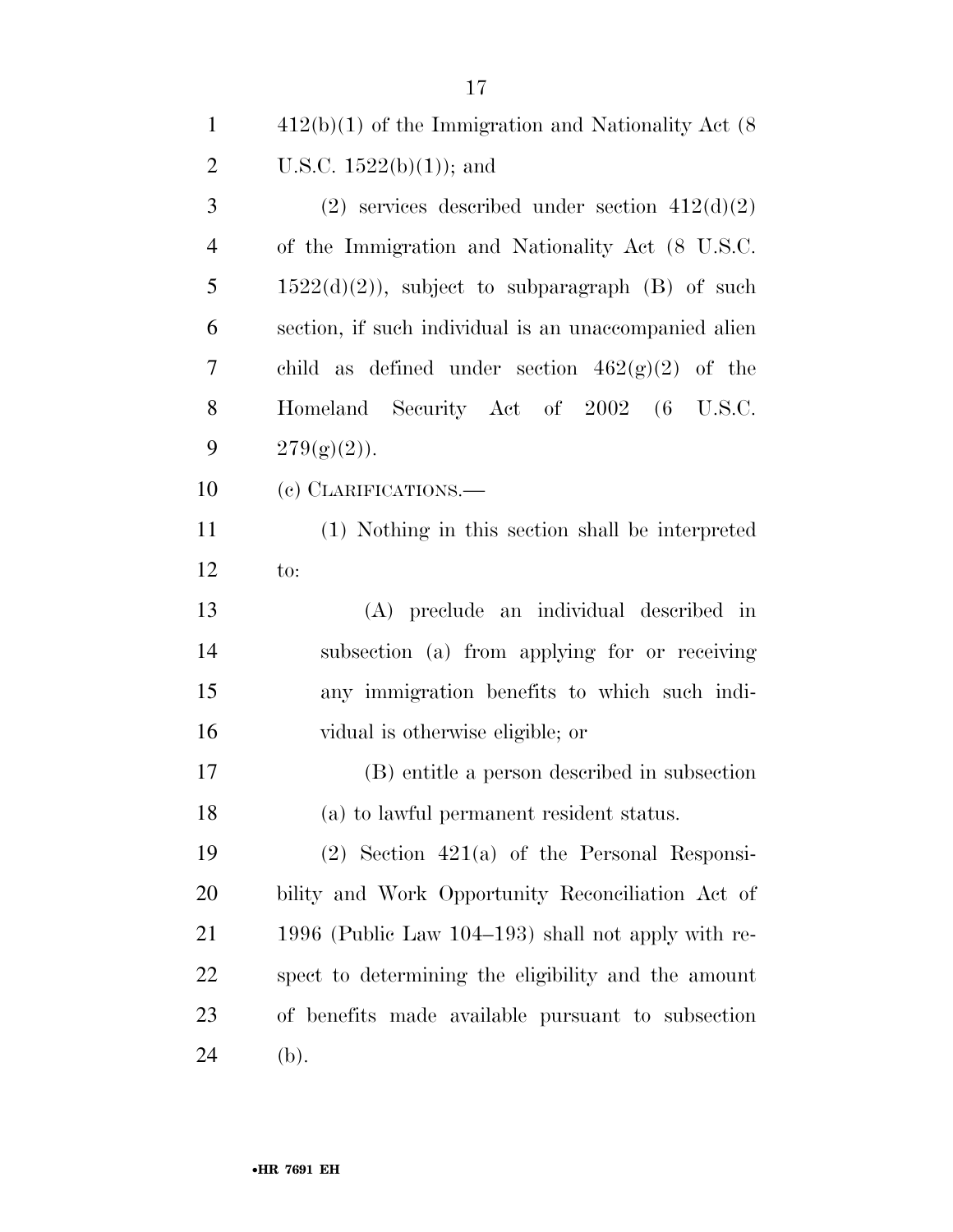| $\mathbf{1}$   | (d) NON-APPLICATION OF THE PAPERWORK REDUC-                 |
|----------------|-------------------------------------------------------------|
| 2              | TION ACT.—Chapter 35 of title 44, United States Code        |
| 3              | (commonly referred to as the Paperwork Reduction Act)       |
| 4              | of 1995), shall not apply to any action taken to implement  |
| 5              | this section that involves translating a currently approved |
| 6              | collection of information into a new language.              |
| $\overline{7}$ | <b>TITLE V</b>                                              |
| 8              | DEPARTMENT OF STATE AND RELATED                             |
| 9              | <b>AGENCY</b>                                               |
| 10             | DEPARTMENT OF STATE                                         |
| 11             | <b>ADMINISTRATION OF FOREIGN AFFAIRS</b>                    |
| 12             | DIPLOMATIC PROGRAMS                                         |
| 13             | For an additional amount for "Diplomatic Pro-               |
| 14             | grams", \$190,000,000, to remain available until Sep-       |
| 15             | tember 30, 2024, to respond to the situation in Ukraine     |
| 16             | and in countries impacted by the situation in Ukraine.      |
| 17             | CAPITAL INVESTMENT FUND                                     |
| 18             | For an additional amount for "Capital Investment"           |
| 19             | Fund", \$10,000,000, to remain available until expended,    |
| 20             | to respond to the situation in Ukraine and in countries     |
| 21             | impacted by the situation in Ukraine.                       |
| 22             | OFFICE OF INSPECTOR GENERAL                                 |
| 23             | For an additional amount for "Office of Inspector"          |
| 24             | General", \$4,000,000, to remain available until September  |
| 25             | 30, 2024.                                                   |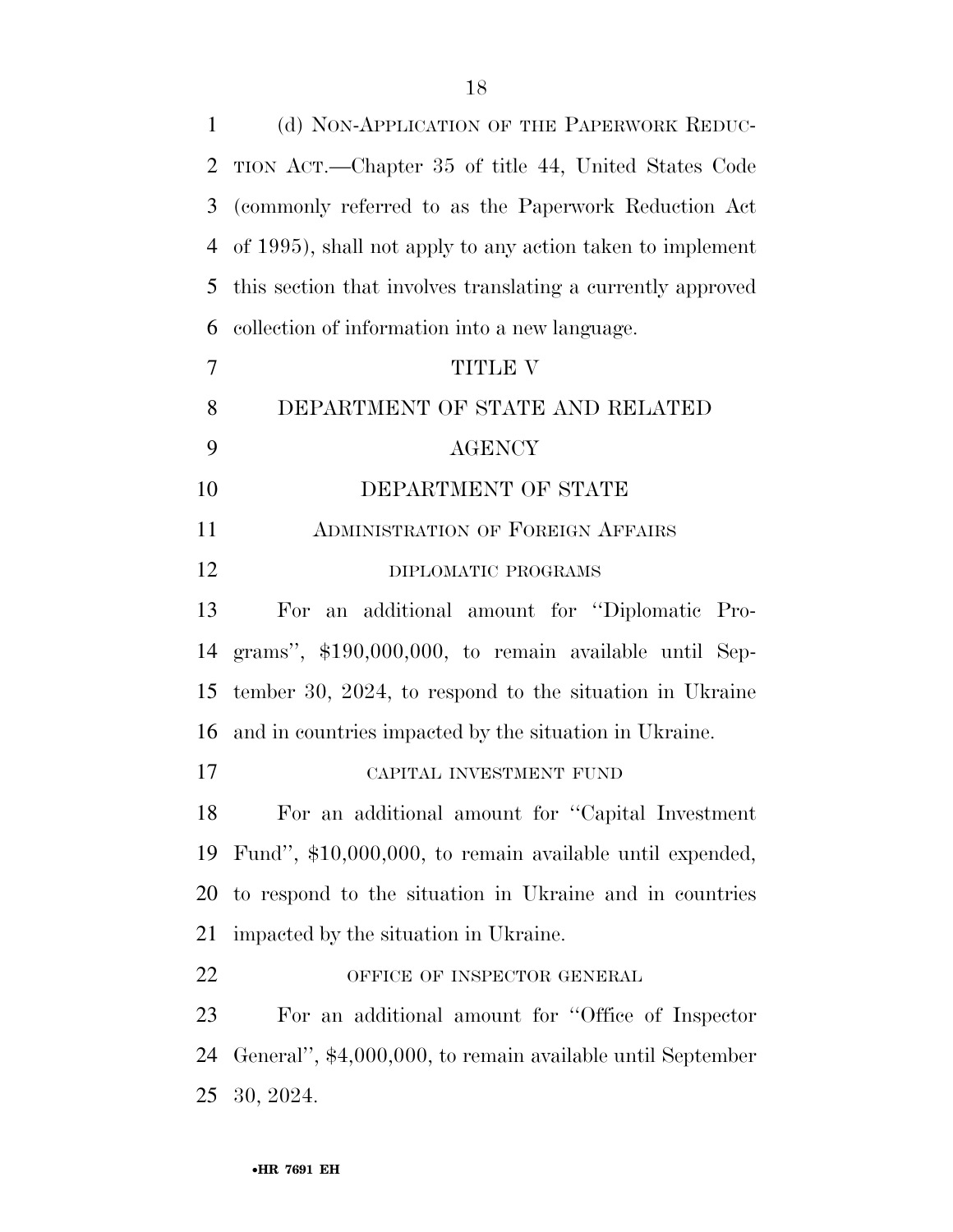| $\mathbf{1}$   | EMBASSY SECURITY, CONSTRUCTION, AND MAINTENANCE             |
|----------------|-------------------------------------------------------------|
| $\overline{2}$ | For an additional amount for "Embassy Security,             |
| 3              | Construction, and Maintenance", \$110,000,000, to re-       |
| $\overline{4}$ | main available until expended, to respond to the situation  |
| 5              | in Ukraine and in countries impacted by the situation in    |
| 6              | Ukraine.                                                    |
| 7              | UNITED STATES AGENCY FOR INTERNATIONAL                      |
| 8              | <b>DEVELOPMENT</b>                                          |
| 9              | FUNDS APPROPRIATED TO THE PRESIDENT                         |
| 10             | OPERATING EXPENSES                                          |
| 11             | For an additional amount for "Operating Expenses",          |
| 12             | $$17,000,000$ , to remain available until September 30,     |
| 13             | 2024, to respond to the situation in Ukraine and in coun-   |
| 14             | tries impacted by the situation in Ukraine.                 |
| 15             | OFFICE OF INSPECTOR GENERAL                                 |
| 16             | For an additional amount for "Office of Inspector"          |
| 17             | General", \$1,000,000, to remain available until September  |
| 18             | 30, 2024.                                                   |
| 19             | BILATERAL ECONOMIC ASSISTANCE                               |
| 20             | FUNDS APPROPRIATED TO THE PRESIDENT                         |
| 21             | INTERNATIONAL DISASTER ASSISTANCE                           |
| 22             | For an additional amount for "International Disaster"       |
| 23             | Assistance", \$4,348,000,000, to remain available until ex- |
| 24             | pended, to respond to humanitarian needs in Ukraine and     |
| 25             | in countries impacted by the situation in Ukraine, includ-  |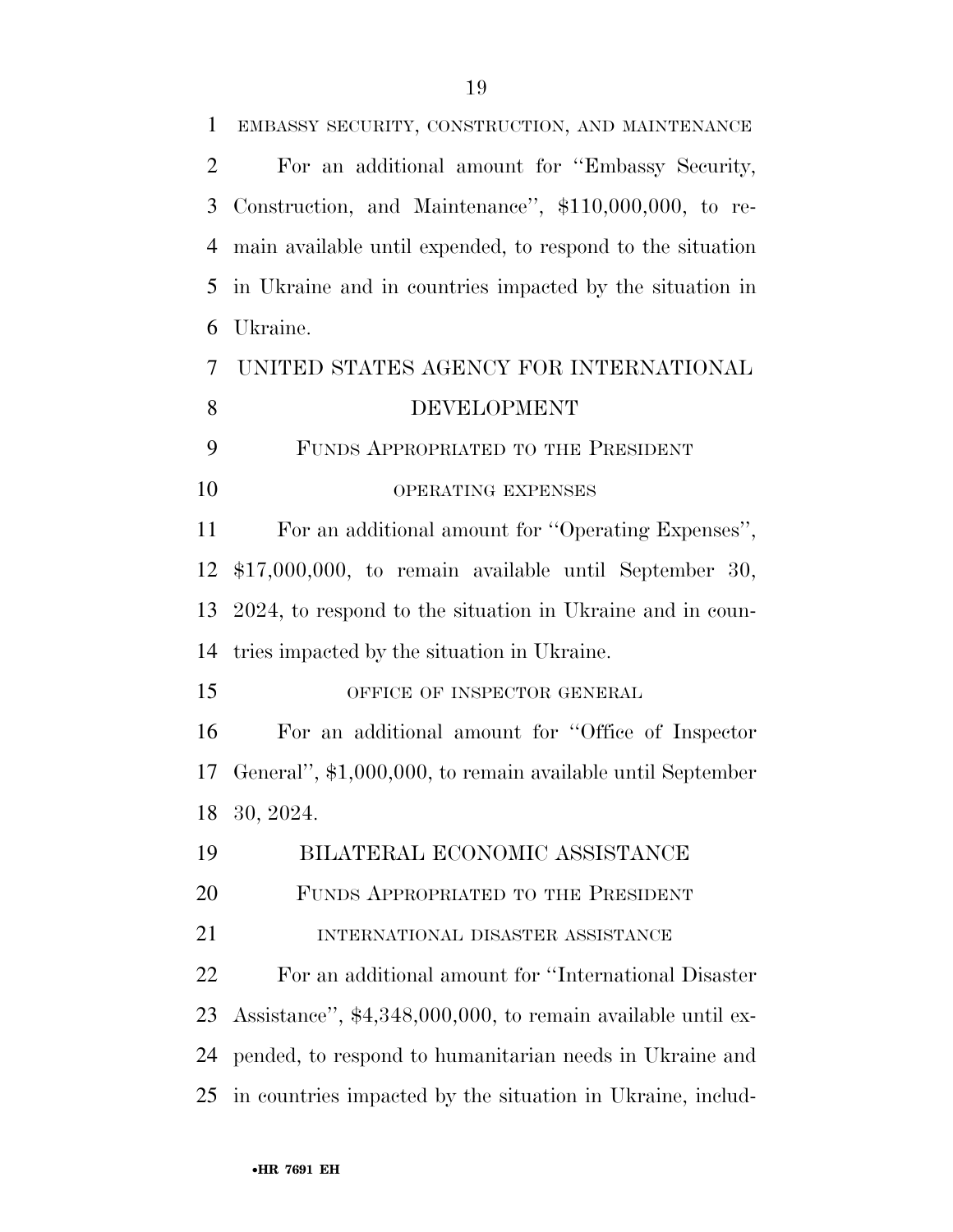ing the provision of emergency food and shelter, and for assistance for other vulnerable populations and commu- nities, including through local and international non-governmental organizations.

ECONOMIC SUPPORT FUND

 For an additional amount for ''Economic Support Fund'', \$8,766,000,000, to remain available until Sep- tember 30, 2024, for assistance for Ukraine and countries impacted by the situation in Ukraine, including for pro- grams to combat human trafficking, of which up to \$760,000,000 may be made available to prevent and re- spond to food insecurity: *Provided*, That funds appro- priated under this heading in this Act may be made avail- able notwithstanding any other provision of law that re- stricts assistance to foreign countries and may be made available as contributions.

- 17 DEPARTMENT OF STATE
- **MIGRATION AND REFUGEE ASSISTANCE**

 For an additional amount for ''Migration and Ref- ugee Assistance'', \$350,000,000, to remain available until expended, to address humanitarian needs in, and to assist refugees from, Ukraine, and for additional support for countries in the Eastern European region impacted by the situation in Ukraine.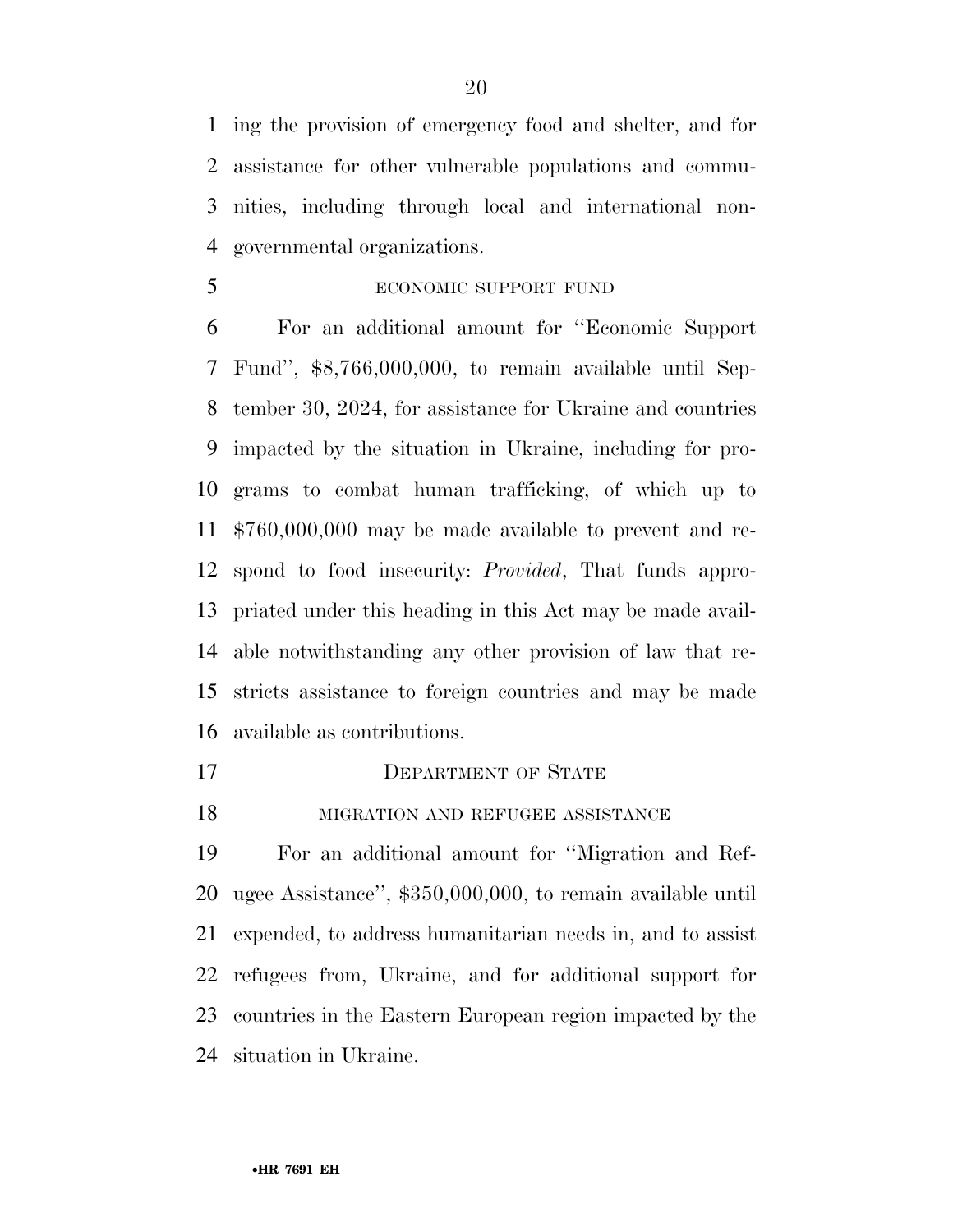| $\mathbf{1}$   | INTERNATIONAL SECURITY ASSISTANCE                          |
|----------------|------------------------------------------------------------|
| $\overline{2}$ | <b>DEPARTMENT OF STATE</b>                                 |
| 3              | INTERNATIONAL NARCOTICS CONTROL AND LAW                    |
| $\overline{4}$ | <b>ENFORCEMENT</b>                                         |
| 5              | For an additional amount for "International Nar-           |
| 6              | cotics Control and Law Enforcement", \$400,000,000, to     |
| 7              | remain available until September 30, 2024, for assistance  |
| 8              | for Ukraine and countries impacted by the situation in     |
| 9              | Ukraine, including for programs to combat human traf-      |
| 10             | ficking and to document and collect evidence of war crimes |
| 11             | and crimes against humanity committed by the Govern-       |
| 12             | ment of the Russian Federation in Ukraine.                 |
| 13             | NONPROLIFERATION, ANTI-TERRORISM, DEMINING AND             |
| 14             | RELATED PROGRAMS                                           |
| 15             | For an additional amount for "Nonproliferation,            |
| 16             | Anti-terrorism, Demining and Related Programs",            |
| 17             | $$100,000,000,$ to remain available until September 30,    |
| 18             | 2024, for assistance for Ukraine and countries impacted    |
| 19             | by the situation in Ukraine.                               |
| 20             | FUNDS APPROPRIATED TO THE PRESIDENT                        |
| 21             | FOREIGN MILITARY FINANCING PROGRAM                         |
| 22             | For an additional amount for "Foreign Military Fi-         |
| 23             | nancing Program", \$4,000,000,000, to remain available     |
| 24             | until September 30, 2024, for assistance for Ukraine and   |
| 25             | countries impacted by the situation in Ukraine.            |
|                |                                                            |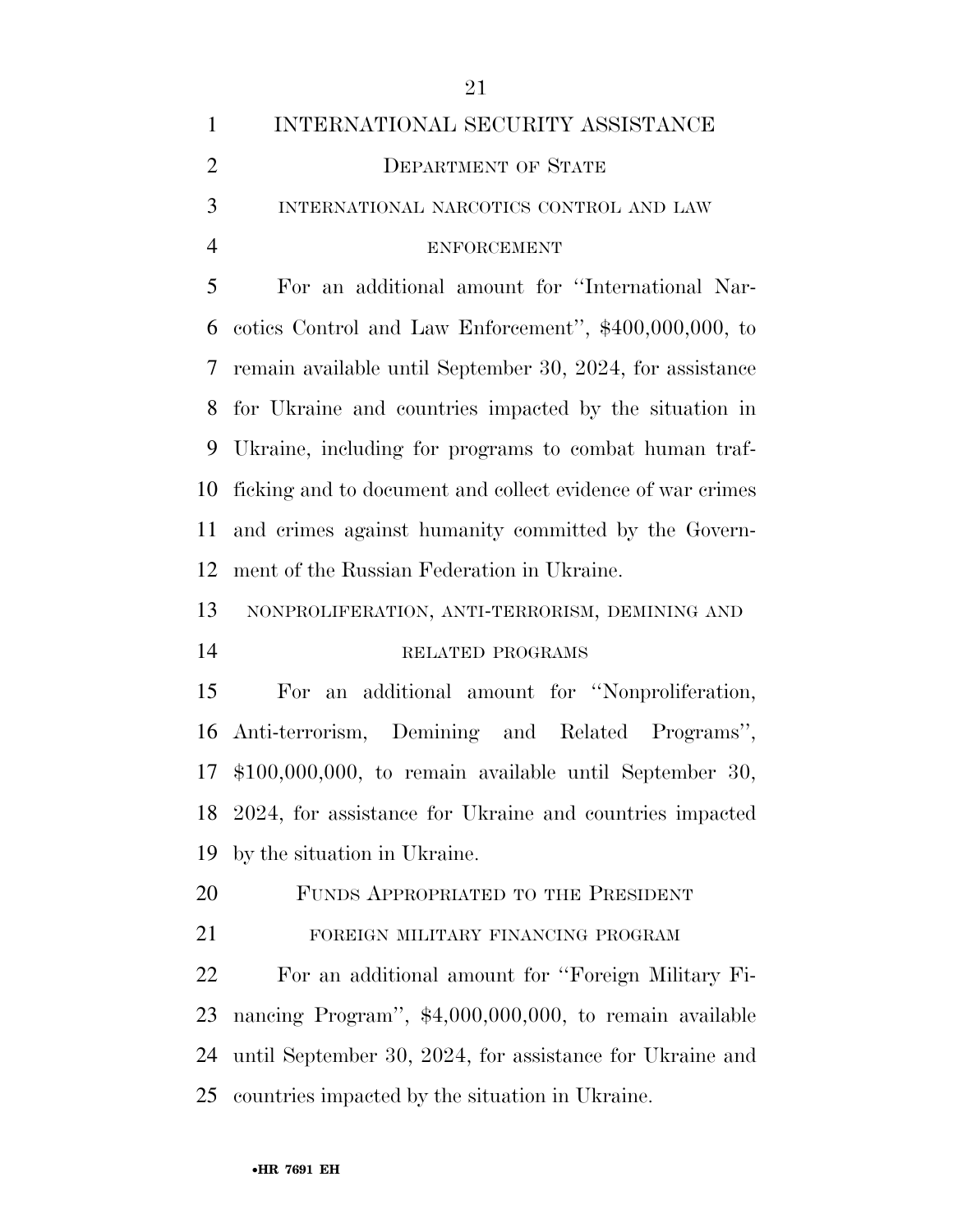| $\mathbf{1}$   | MULTILATERAL ASSISTANCE                                         |
|----------------|-----------------------------------------------------------------|
| $\overline{2}$ | INTERNATIONAL FINANCIAL INSTITUTIONS                            |
| 3              | CONTRIBUTION TO THE EUROPEAN BANK FOR                           |
| $\overline{4}$ | RECONSTRUCTION AND DEVELOPMENT                                  |
| 5              | For payment by the Secretary of the Treasury to the             |
| 6              | European Bank for Reconstruction and Development and            |
| 7              | its trust funds and facilities, \$500,000,000, to remain        |
| 8              | available until expended, for assistance and related pro-       |
| 9              | grams for Ukraine and countries impacted by the situation       |
| 10             | in Ukraine: <i>Provided</i> , That such amount shall be subject |
| 11             | to the same authorities and conditions as if such amount        |
| 12             | was made available by title V of the Department of State,       |
| 13             | Foreign Operations, and Related Programs Appropria-             |
| 14             | tions Act, $2022$ (division K of Public Law 117–103).           |
| 15             | GLOBAL AGRICULTURE AND FOOD SECURITY PROGRAM                    |
| 16             | For an additional payment to the Global Agriculture             |
| 17             | and Food Security Program by the Secretary of the Treas-        |
| 18             | ury, \$150,000,000, to remain available until expended.         |
| 19             | GENERAL PROVISIONS-THIS TITLE                                   |
| 20             | (INCLUDING TRANSFERS OF FUNDS)                                  |
| 21             | SEC. 501. During fiscal year 2022, section $506(a)(1)$          |
| 22             | of the Foreign Assistance Act of 1961 (22 U.S.C.                |
| 23             | $2318(a)(1)$ shall be applied by substituting                   |
|                | 24 "\$11,000,000,000" for "\$100,000,000".                      |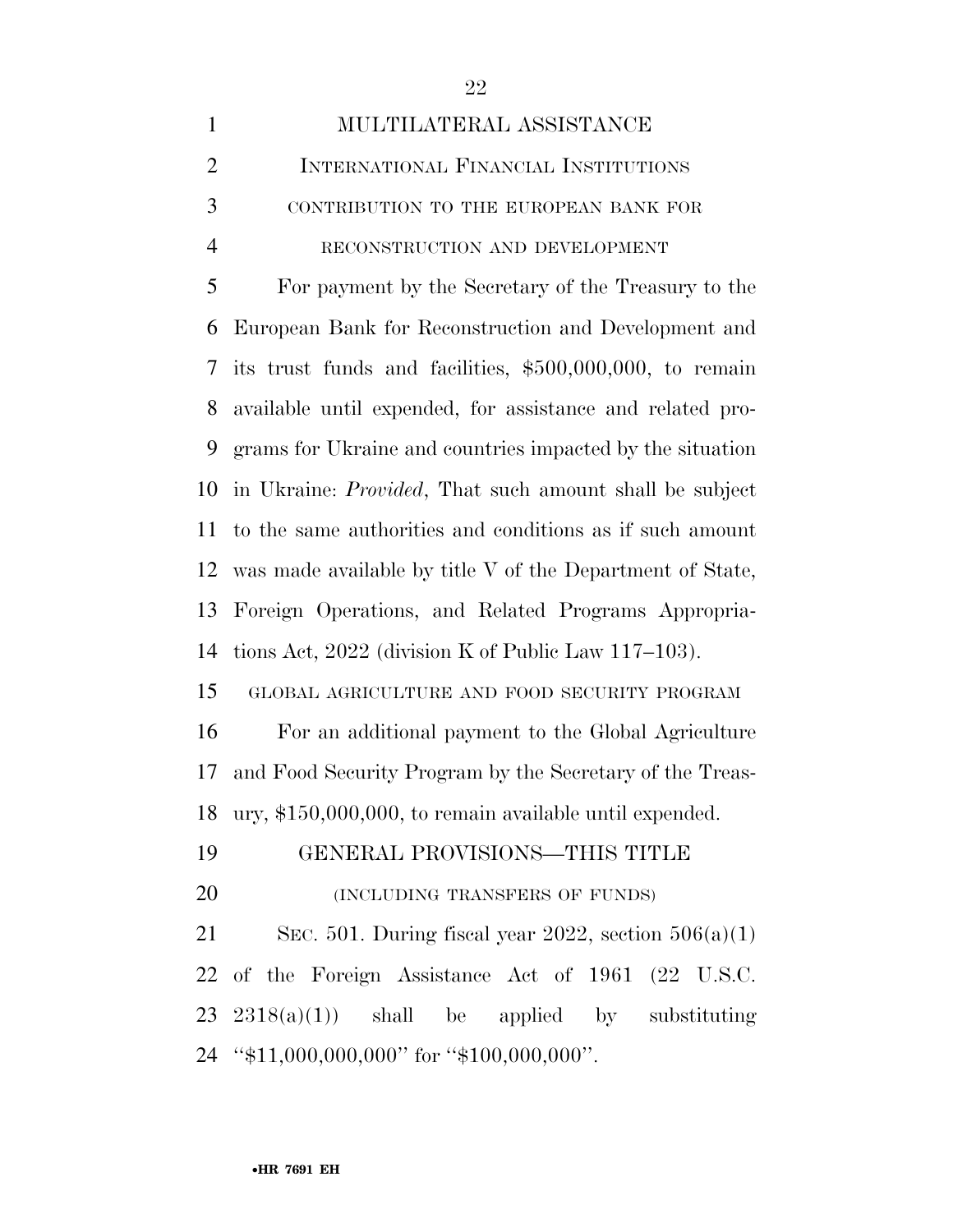SEC. 502. During fiscal year 2022, section 614 of the Foreign Assistance Act of 1961 (22 U.S.C. 2364) shall be applied—

4 (1) in subsection (a)(4)(A)(ii), by substituting 5 "\$1,000,000,000" for "\$250,000,000"; and 6 (2) in subsection (a)(4)(C), by substituting ''\$200,000,000'' for ''\$50,000,000''. 8 "\$1,000,000,000" for "\$250,000,000", 9 "\$1,000,000,000" for "\$500,000,000", and 10 ''\$1,750,000,000'' for ''\$1,000,000,000''.

 SEC. 503. During fiscal year 2022, section 552(c) of the Foreign Assistance Act of 1961 (22 U.S.C. 2348a(c)) shall be applied by substituting ''\$100,000,000'' for ''\$25,000,000''.

 SEC. 504. (a) Section 2606(a) of the Ukraine Supple- mental Appropriations Act, 2022 (division N of Public Law 117–103) is amended by striking ''fiscal year 2022'' and inserting ''fiscal years 2022 through 2024'': *Provided*, That funds made available under the heading ''Foreign Military Financing Program'' in this title shall be avail-able for loans under such section.

 (b) During fiscal years 2022 and 2023, funds made available under the heading ''Foreign Military Financing Program'' in this Act and prior Acts making appropria-tions for the Department of State, foreign operations, and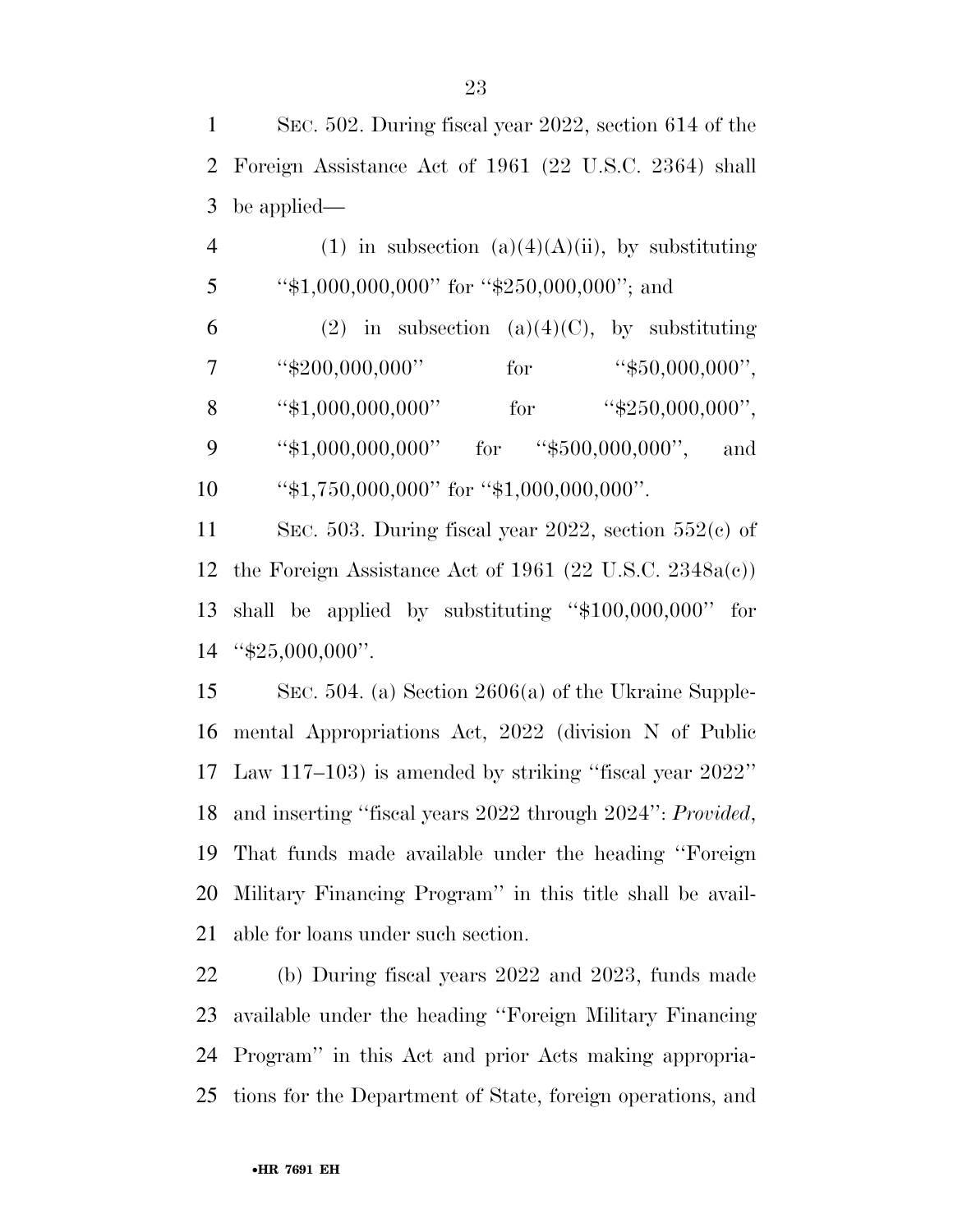related programs may be utilized by Ukraine for the pro- curement of defense articles, defense services, or design and construction services that are not sold by the United States Government under the Arms Export Control Act (22 U.S.C. 2751 et seq.): *Provided*, That such procure- ments shall be subject to the applicable notification re- quirements of section 38 of the Arms Export Control Act (22 U.S.C. 2778).

 SEC. 505. (a) Funds appropriated by this title under the headings ''Diplomatic Programs'', ''Capital Invest- ment Fund'', ''Embassy Security, Construction, and Maintenance'', and ''Operating Expenses'' may be trans- ferred to, and merged with, funds available under such headings and with funds available under the heading ''Educational and Cultural Exchange Programs'' to re- spond to the situation in Ukraine and countries impacted by the situation in Ukraine.

 (b) Funds appropriated by this title under the head- ings ''International Disaster Assistance'' and ''Migration and Refugee Assistance'' may be transferred to, and merged with, funds appropriated by this title under such headings.

 (c) Funds appropriated by this title under the head- ing ''Economic Support Fund'' may be transferred to, and merged with, funds available under the heading ''Assist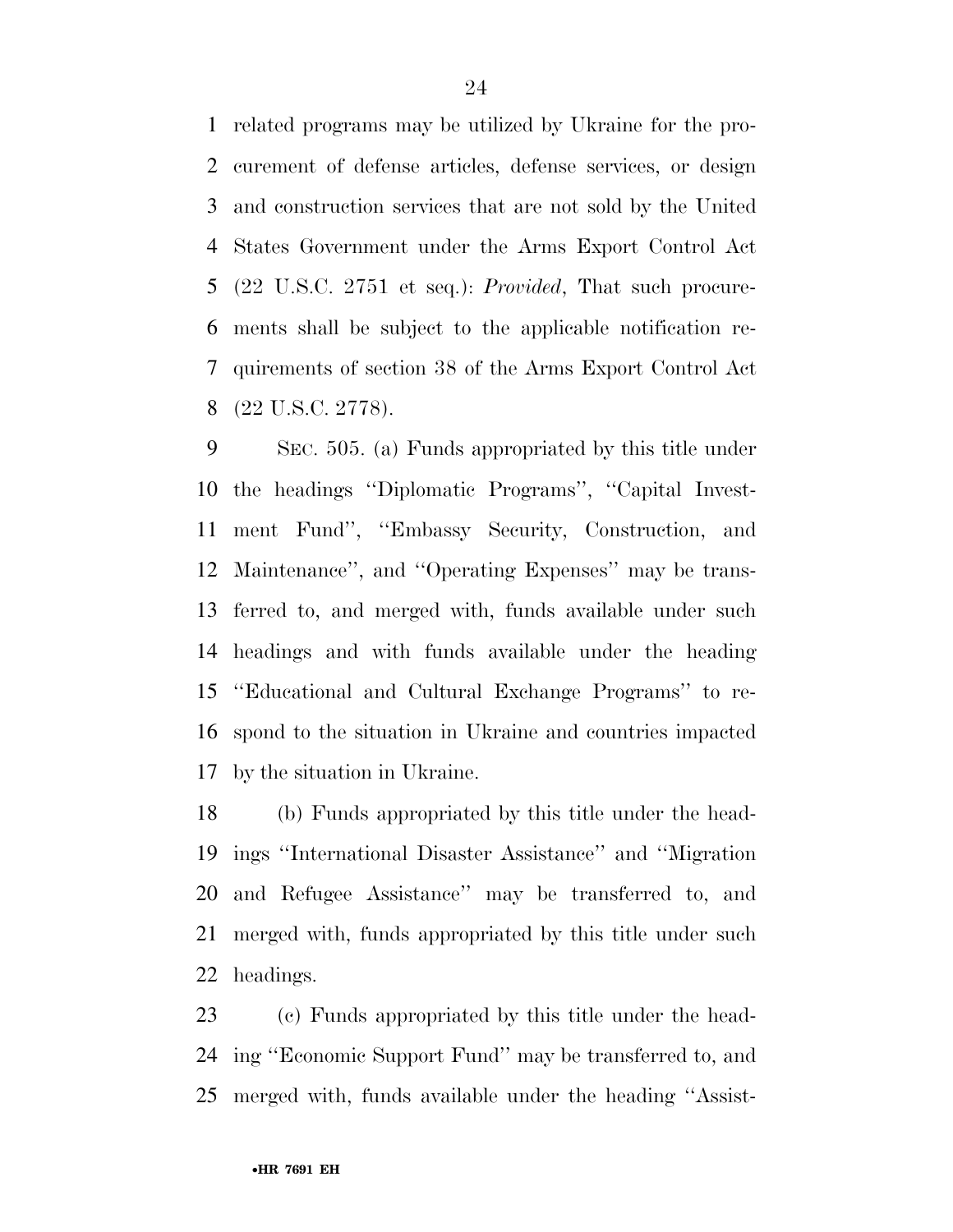ance for Europe, Eurasia and Central Asia'' for assistance and related programs for Ukraine and other countries identified in section 3 of the FREEDOM Support Act (22 U.S.C. 5801) and section 3(c) of the Support for East European Democracy (SEED) Act of 1989 (22 U.S.C. 5402(c)) and under the headings ''Transition Initiatives'' and ''Complex Crises Fund'' to respond to the situation in Ukraine and in countries impacted by the situation in Ukraine.

 (d) Funds appropriated by this title under the head- ings ''International Narcotics Control and Law Enforce- ment'', ''Nonproliferation, Anti-terrorism, Demining and Related Programs'', and ''Foreign Military Financing Program'' may be transferred to, and merged with, funds appropriated by this title under such headings to respond to the situation in Ukraine and in countries impacted by the situation in Ukraine.

 (e) The transfer authorities provided by this title are in addition to any other transfer authority provided by law.

 (f) The exercise of the transfer authorities provided by this title shall be subject to prior consultation with, and the regular notification procedures of, the Committees on Appropriations.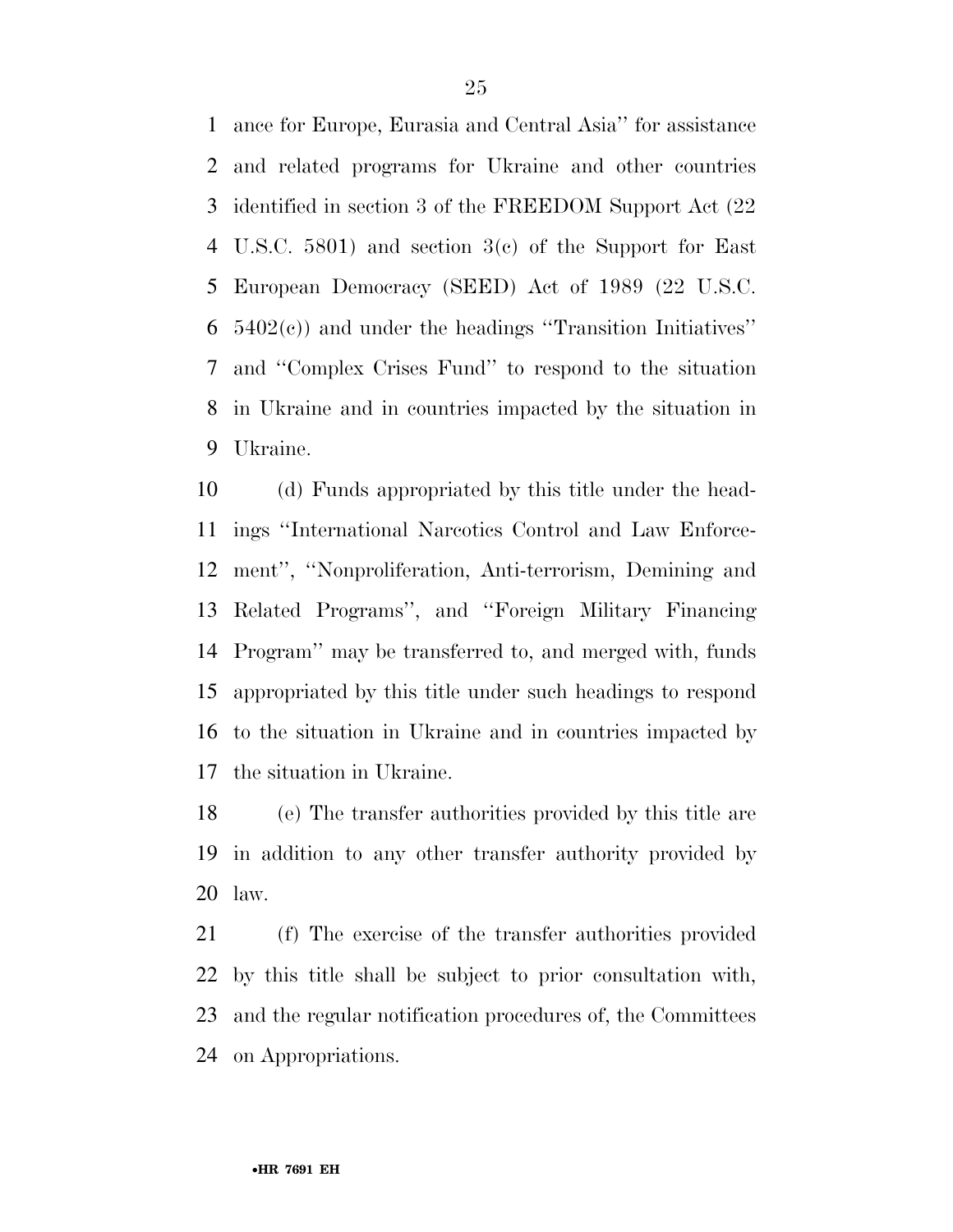(g) Upon a determination that all or part of the funds transferred pursuant to the authorities provided by this title are not necessary for such purposes, such amounts may be transferred back to such appropriations.

 SEC. 506. Not later than 30 days after the date of enactment of this Act, the Secretary of State and Admin- istrator of the United States Agency for International De- velopment shall jointly submit a report to the Committees on Appropriations on the proposed uses of funds appro- priated by this title, with the exception of funds appro- priated under the heading ''Multilateral Assistance'': *Pro- vided*, That the Secretary of the Treasury shall submit a separate report, not later than 30 days after the date of enactment of this Act, for funds appropriated under the heading ''Multilateral Assistance'': *Provided further*, That such reports shall be updated and submitted to the Com- mittees on Appropriations every 60 days thereafter until September 30, 2024, and every 120 days thereafter until all funds have been expended.

 SEC. 507. (a) Funds made available by this title under the heading ''Economic Support Fund'' may be made available for direct financial support for the Govern- ment of Ukraine, and such funds shall be matched, to the maximum extent practicable, by sources other than the United States Government.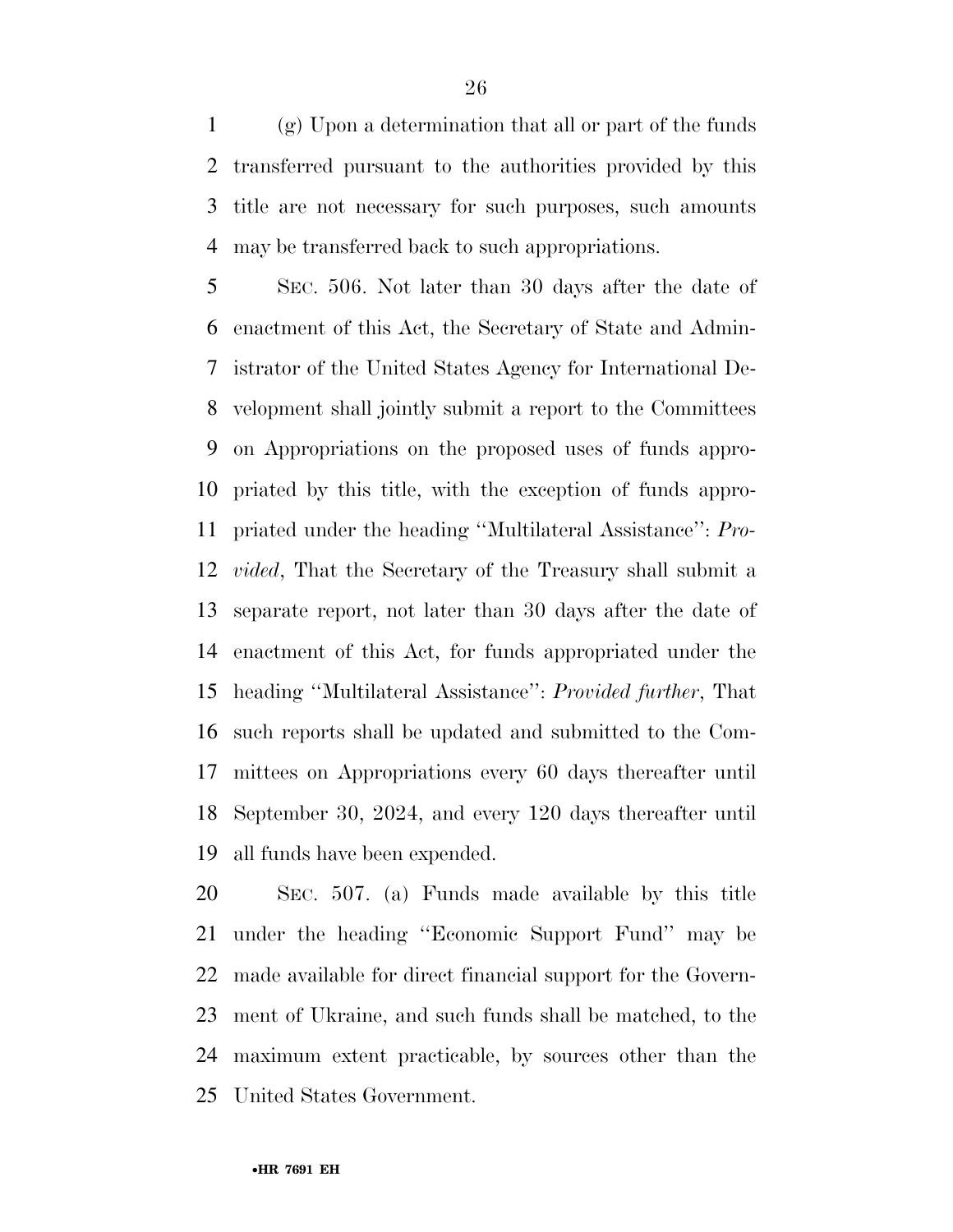(b) Funds made available to the Government of Ukraine as a cash transfer under subsection (a) shall be subject to a memorandum of understanding that describes how the funds proposed to be made available will be used and includes appropriate safeguards for transparency and accountability: *Provided*, That such assistance shall be maintained in a separate, auditable account and may not be comingled with any other funds.

 (c) At least 15 days prior to the initial obligation of funds made available for the purposes of subsection (a), the Secretary of State or the Administrator of the United States Agency for International Development, as appro- priate, shall submit to the appropriate congressional com- mittees a report detailing procedures and processes to en- sure such funds are used by the Government of Ukraine in the manner agreed to by such Government, including details on the memorandum of understanding and appro- priate safeguards for transparency and accountability re- quired by subsection (b), if applicable: *Provided*, That such report shall be updated every six months following the submission of the first report and shall be submitted until funds made available for such direct financial sup-port are expended.

 (d) The Secretary of State or the Administrator of the United States Agency for International Development,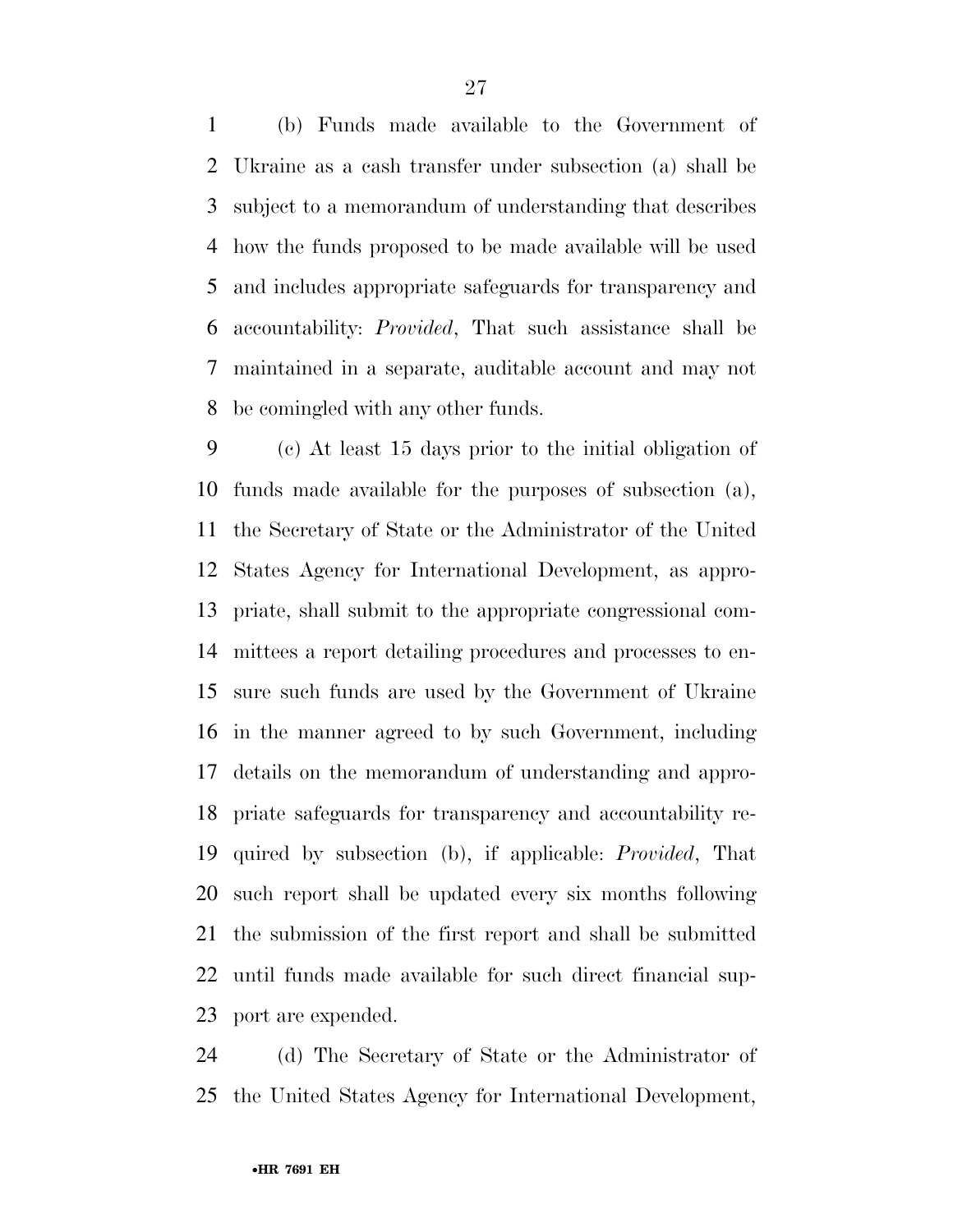as appropriate, shall report to the appropriate congres- sional committees on the uses of any funds provided for direct financial support to the Government of Ukraine pursuant to subsection (a) and the results achieved, not later than 90 days after the date of enactment of this Act and every 90 days thereafter until September 30, 2025: *Provided*, That such report shall also include the metrics established to measure such results.

 (e) Funds made available for the purposes of sub- section (a) by this title shall be subject to the regular noti-fication procedures of the Committees on Appropriations.

#### TITLE VI

GENERAL PROVISIONS—THIS ACT

(INCLUDING TRANSFER OF FUNDS)

 SEC. 601. There is hereby appropriated to the Sec- retary of Agriculture \$20,000,000, to remain available until expended, to carry out the Bill Emerson Humani- tarian Trust, as authorized by the Bill Emerson Humani-tarian Trust Act (7 U.S.C. 1736f–1).

 SEC. 602. In addition to the amounts otherwise avail- able to the Department of the Treasury, \$52,000,000, to remain available until September 30, 2023, to respond to the situation in Ukraine and for related expenses: *Pro- vided*, That funds appropriated in this section in this Act may be transferred to other appropriation accounts of the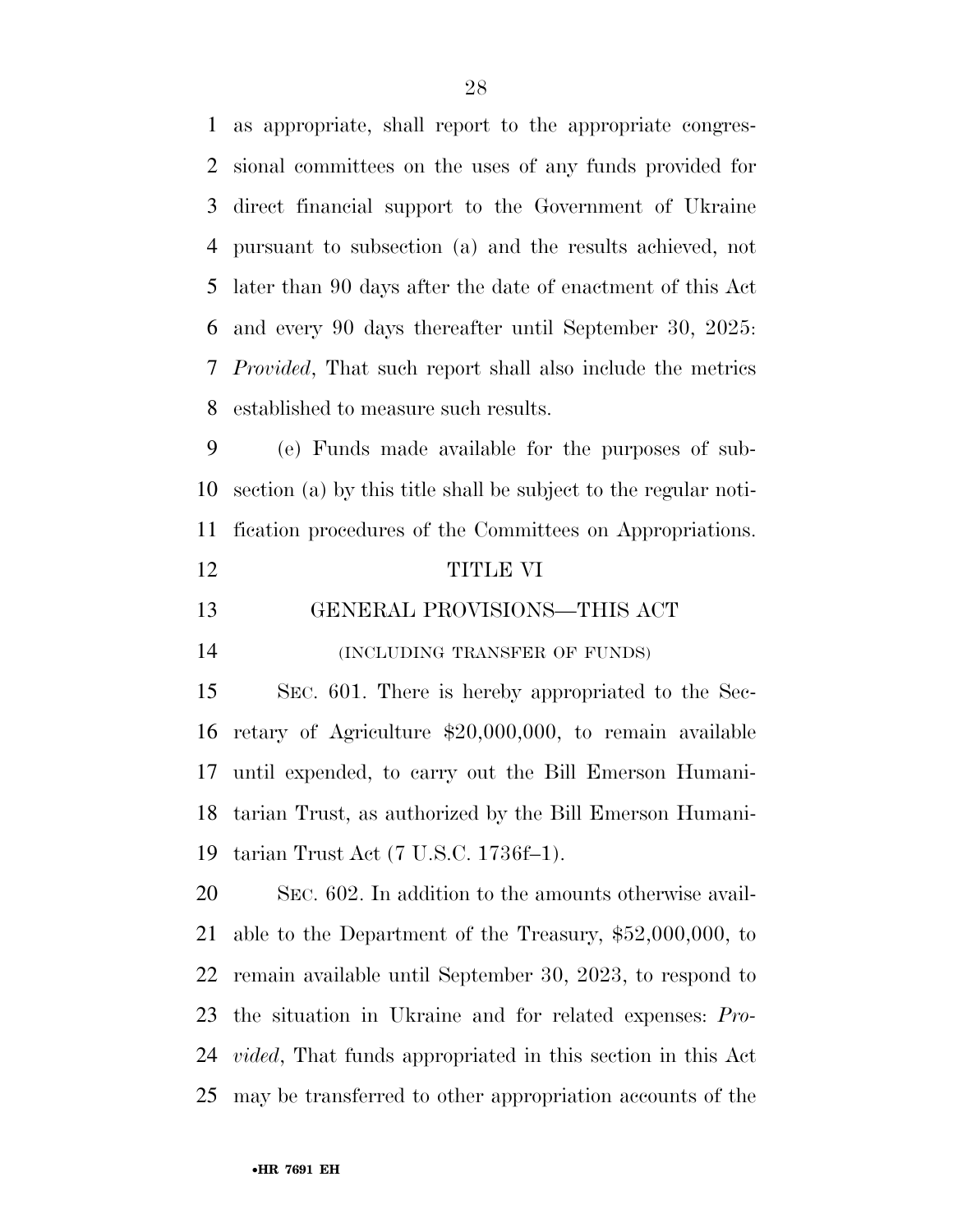Department of the Treasury, to respond to the situation in Ukraine and for related expenses: *Provided further*, That such transfer authority is in addition to any other transfer authority provided by law.

 SEC. 603. For payment to Anne Garland Walton, beneficiary of Don Young, late a Representative from the State of Alaska, \$174,000.

 SEC. 604. Funds appropriated by this Act for intel- ligence or intelligence related activities are deemed to be specifically authorized by the Congress for purposes of sec- tion 504(a)(1) of the National Security Act of 1947 (50 U.S.C. 3094(a)(1)).

 SEC. 605. Each amount appropriated or made avail- able by this Act is in addition to amounts otherwise appro-priated for the fiscal year involved.

 SEC. 606. No part of any appropriation contained in this Act shall remain available for obligation beyond the current fiscal year unless expressly so provided herein.

 SEC. 607. Unless otherwise provided for by this Act, the additional amounts appropriated by this Act to appro- priations accounts shall be available under the authorities and conditions applicable to such appropriations accounts for fiscal year 2022.

 SEC. 608. Each amount provided by this Act is des-ignated by the Congress as being for an emergency re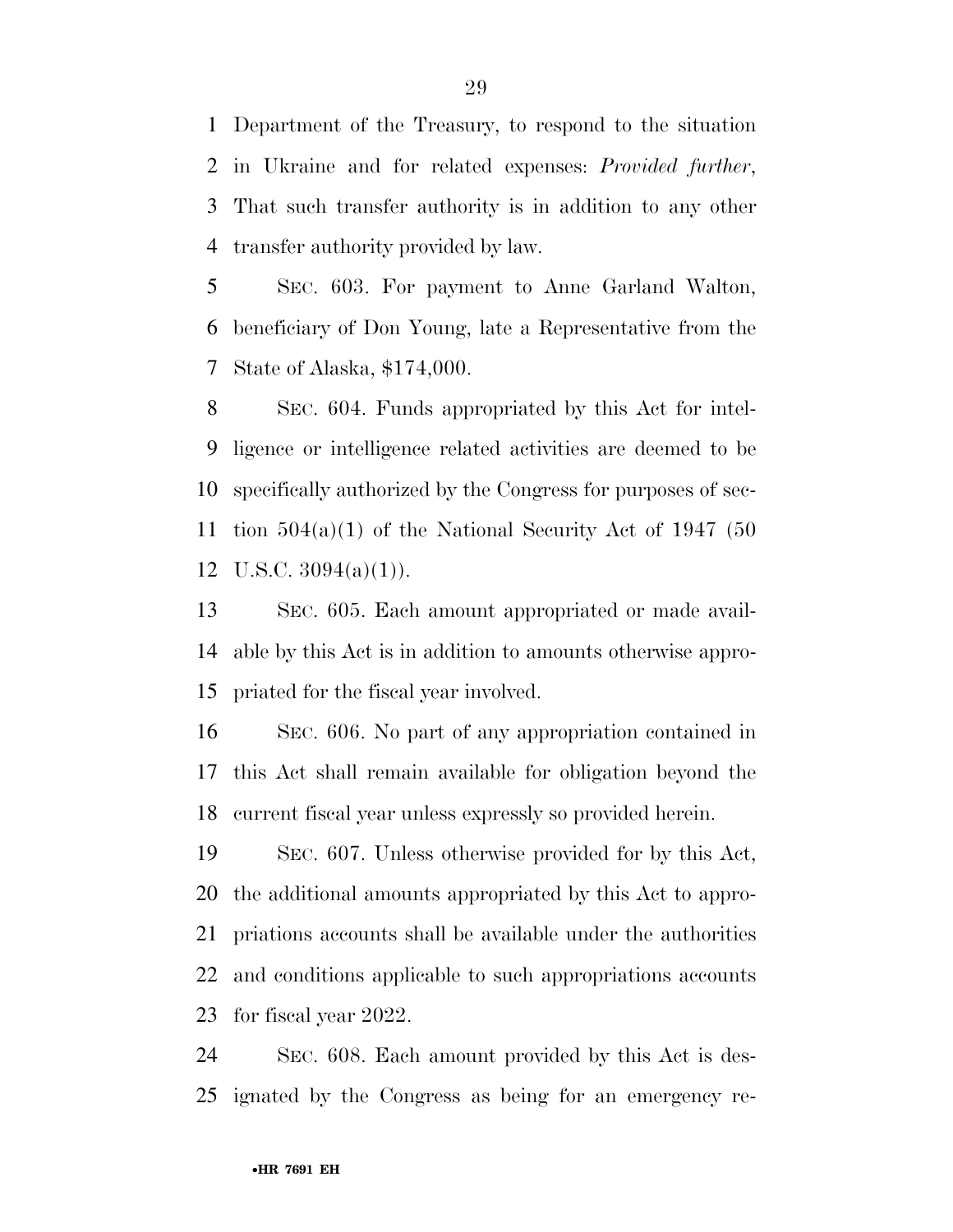1 quirement pursuant to section  $4001(a)(1)$  and section 2 4001(b) of S. Con. Res. 14 (117th Congress), the concur-3 rent resolution on the budget for fiscal year 2022.

4 This Act may be cited as the ''Additional Ukraine 5 Supplemental Appropriations Act, 2022''.

> Passed the House of Representatives May 10, 2022. Attest:

#### *Clerk.*